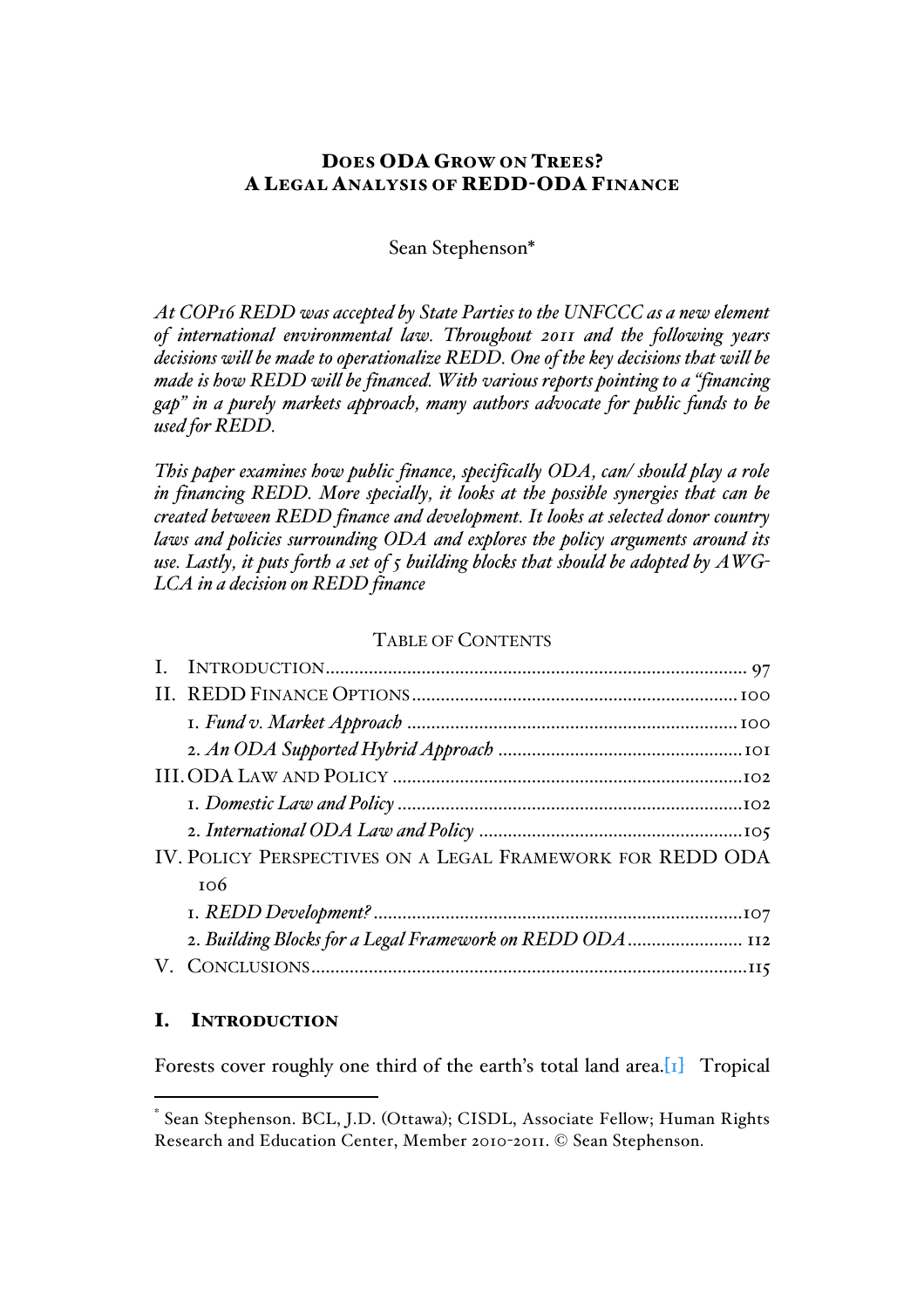forests, which are primarily located in developing countries, have lost over 500 million hectares of forest cover since 1961 and they are expected to be lost at a rate of  $5\%$  per decade over the next 30 to 50 years.[2] Deforestation has become commonplace in most of the developing world as it responds to the demands of various drivers such as agriculture, product for export, and the needs of local populations. This ever-increasing rate of deforestation has concurrently become a driver of climate change. As trees absorb and store terrestrial carbon, the destruction of forests releases those stored gases into the atmosphere, contributing a major portion of global greenhouse gas emissions.[3] The Stern Review noted this when it stated that deforestation was estimated to increase global greenhouse gas emissions by  $17\%$ . [4] However, the Review also noted that avoided deforestation is one of the most economical ways to reduce climate change.  $\left[\frac{1}{5}\right]$  This was elaborated in the follow-up to the Stern Review, the 2008 Eliasch Review, which stated that the economic benefits of halving avoided deforestation may amount to \$3.7 trillion in net savings over the long term. [6]

Forests are also linked to poverty. The World Bank estimates that 350 million people are highly dependent on forests, 60 million indigenous people are solely dependent on forests, and more generally, that 1.2 billion people are dependent on forests for their livelihoods.[7] The forestpoverty link has been generally affirmed through legal instruments such as the OECD's 2006 *Declaration on Integrating Climate Change Adaptation into Development Cooperation*, which states "…the poor are particularly dependant on natural resources for their livelihoods."[8] Moreover, the forest-poverty link has also been evidenced in the World Bank's and the Asian Development Bank's forestry strategies[9] as well as in a wealth of academic literature on the subject.<sup>[10]</sup> Angelsen and Wunder suggest that forests may benefit the poor in five dimensions: as beneficiaries of forests, through forest products and services, in their livelihood strategy, through resource management, and lastly, via high and low rent products.[11] Thus, it can be concluded that the forest-poverty relationship is both material and direct.

In response to the deforestation phenomenon, Costa Rica and Papua New Guinea introduced the concept of Reducing Emissions from Deforestation into the international climate change debates in 2005.[12] Over the course of these debates this concept evolved into its current form: Reducing Emissions for Deforestation and Forest Degradation  $(REDD<sub>+</sub>), [13]$  which was adopted at the United Nations Framework Convention on Climate Change (UNFCCC) Conference of the Parties (COP) 16 in Cancun as a new element of international environmental  $\lceil \log_2 \lfloor 14 \rfloor$  At its heart, REDD is a financial mechanism that provides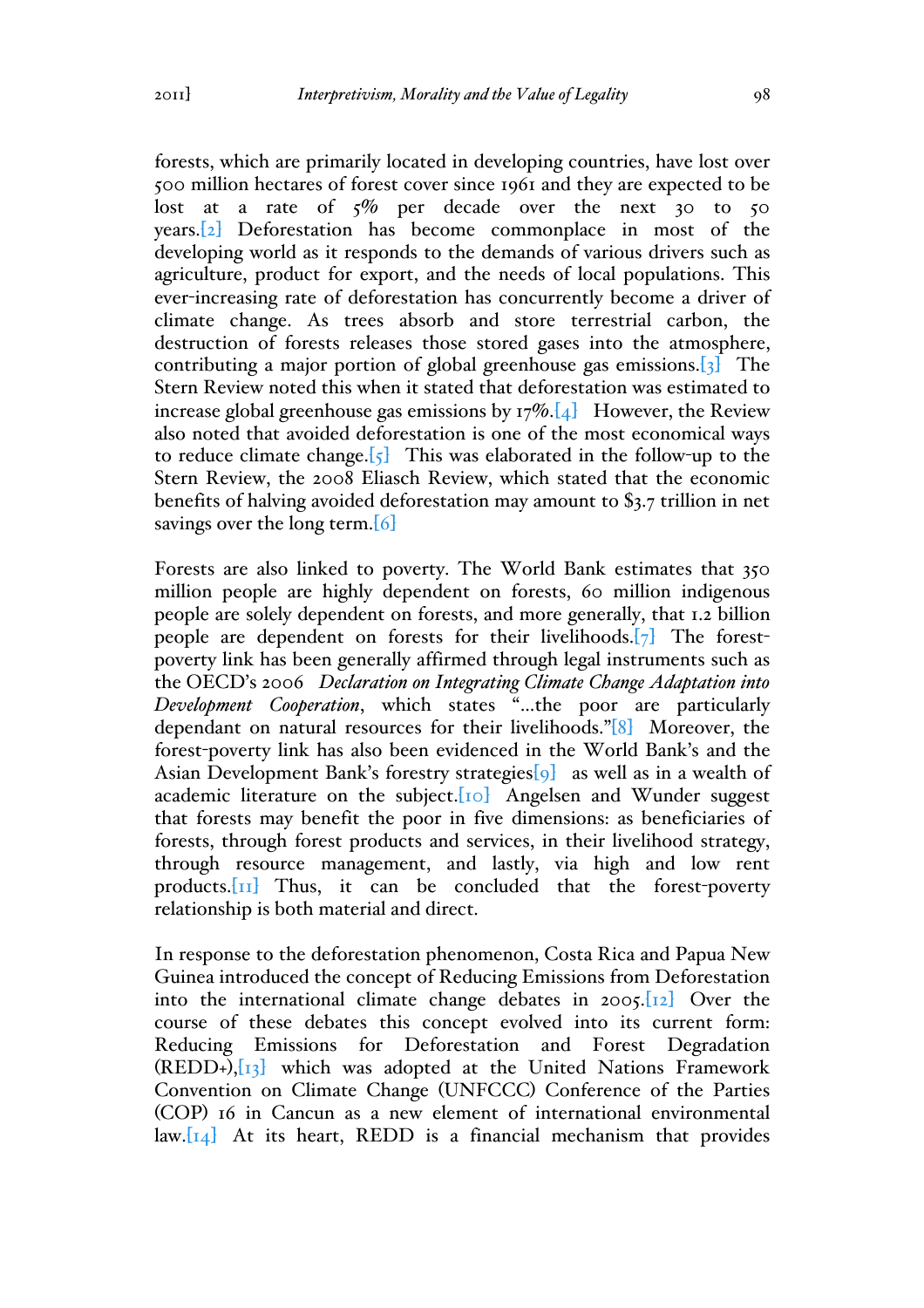incentives to developing countries for protecting their forests from deforestation and degradation. Currently, REDD is being operationalized through various decisions being made throughout 2011 at both the international and national levels

Hence, REDD has the potential to affect both poverty and climate change. First, as a mitigation activity, REDD will help reduce emissions. Secondly, as REDD is implemented, both forests and those who are dependent on them will be affected.

One of the key decisions to be made this year that will affect REDD's ability to fight poverty and to promote development is the decision on the REDD financing mechanism. $[r<sub>5</sub>]$  Until recently, the debate on REDD finance has been focused on whether a market mechanism or a fund would be better suited to address the problem of deforestation. However, it has now being widely acknowledged that both of these options have their own respective shortcomings. A market based mechanism would not generate the funds necessary for the preparation and development of a global REDD market, and it would potentially exclude States with weak governance structures  $\begin{bmatrix} 16 \end{bmatrix}$  while a fund approach would not be sustainable on a long-term basis.  $[r_7]$  Faced with this dichotomy, a third finance option has been proposed. $[18]$  This approach recognizes the urgency for action on mitigating climate change and advocates for a three-phased approach moving from a publicly financed fund to a market mechanism as REDD develops over time. This approach appears the most likely option for the operationalization of a REDD financing mechanism.

As a result of this third proposal, there is a growing body of state practice and academic literature that supports financing REDD with Official Development Assistance (ODA).<sup>[19]</sup> On its face, this proposal offers a potential win-win situation. Developed countries could increase their ODA spending and potentially fulfill their 0.7% ODA commitments while concurrently fulfilling their climate change obligations. However, this proposal is potentially dangerous for development aid. Financing REDD with current ODA funds without knowing how REDD will be operationalized risks diverting scarce ODA resources away from key goals such as poverty reduction. In this respect, capacity building projects such as institutional development must be distinguished from continuous REDD funding. The former is something traditionally financed by ODA and recognized in article 76 of the Cancun Agreements, while the latter is a potentially new and contentious use of ODA. [20] Financing REDD with ODA casts some doubt on whether climate mitigation can include development benefits such as poverty reduction. [21] In this regard, strong arguments for a co-benefits approach to REDD finance, and additionality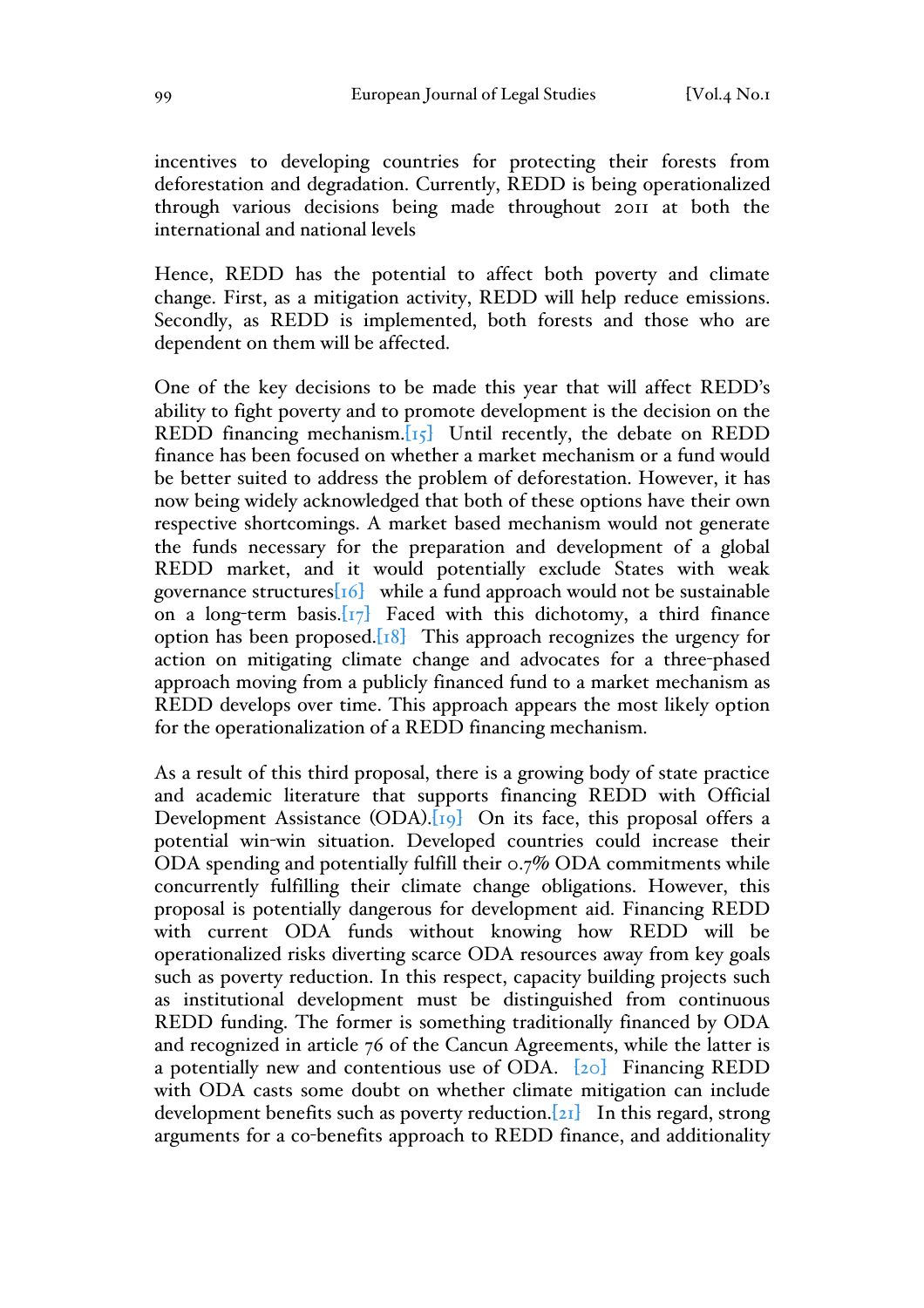present possible alternatives which promote a more comprehensive view on the possible scope of REDD benefits. The co-benefits approach, which would also uses ODA as a source of funding would allow developed States to fulfill their climate change obligations while progressing towards their 0.7% of GDP commitment while at the same time providing development benefits to developing countries. Thus, such an approach would create a positive synergy between REDD and development and would get around the short-comings of other policies. This paper reviews the current REDD finance options, examines the legal authority for ODA-financed mitigation activities (looking at select donors as well as the international legal system), identifies reasons for and against REDD-ODA finance, and concludes by supporting a phased funding approach with ODA and by describing the building blocks for an international legal framework on REDD finance.

### II. REDD FINANCE OPTIONS

The Cancun Agreements adopted REDD as an element of the international climate change framework and requested that the Ad Hoc Working Group on Long Term Cooperative Action (AWG-LCA) to explore REDD financing options.[22] The AWG-LCA is scheduled to report back to COP17 in December, 2011, with a decision on the REDD financing mechanism.[23] The following will review the possible REDD financial mechanisms.

### 1. *Fund v. Market Approach*

Until 2009, the debate surrounding REDD finance revolved around implementing a market or a fund approach. A market approach would allow for developing States to take voluntary actions to reduce their deforestation rates or to maintain carbon stocks on the basis of a predetermined national or sub-national baseline. Emission reductions would generate carbon credits that could be sold at a market-determined price. This could later be linked to a post-Kyoto carbon market.  $[24]$  In contrast, a fund approach to REDD finance would rely on voluntary contributions from developed countries in the form of ODA or other funds as well as funds from international institutions.  $[25]$  Here, it should be noted that the fund approach would only be temporary until a market for these carbon credits could be developed. This approach could be modeled on past environmental funds such as the fund created under the Montreal Protocol. $[26]$  However, over the past two years there has been a growing movement in favor of a hybrid approach between the two that is phased in over time. This is, in large part, because of the stark reality that private investments will not generate the funds needed to cover the estimated start up costs of REDD, while solely a fund approach would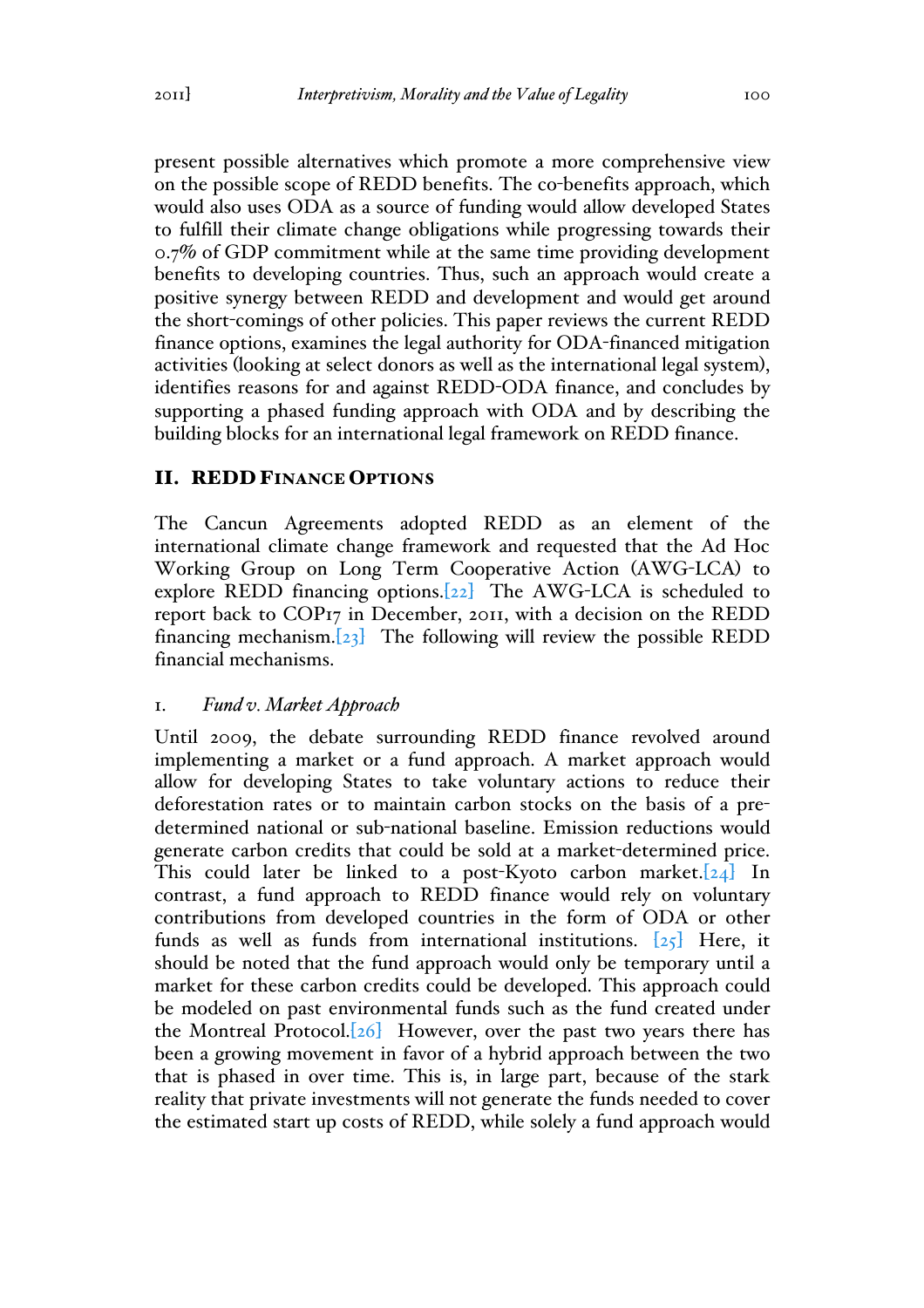be unsustainable. This apprehension is illustrated by the 2008 Eliasch Review.

The Eliasch Review estimates that the annual costs of halving emissions in the global forestry sector range between \$17 to \$33 billion USD up until 2030. $[27]$  The review divides the costs of mitigation activities into two categories according to the timeframe in which they will need to be incurred. The first category includes the up-front capacity building costs such as building, measuring, and monitoring capacity, as well as governance capacity to enable forest nations to adopt and implement effective policies to reduce forest emissions. The second category includes the ongoing costs of emissions reductions such as the opportunity cost and income forfeited and the implementation costs of REDD.[28] The review concludes that privately sourced finance would still fall \$11 to \$19 billion USD short of the required funding each year to halve deforestation emissions by 2020 even if REDD were initially integrated into carbon markets.[29] This has led many authors to conclude that even if a market approach would be preferable, public finance will be needed for at least the preliminary stages of REDD activities. $\sqrt{30}$  Further, the market approach raises concerns such as whether private investments will flow to areas of weak governance, namely Sub-Saharan African States, where a substantial amount of deforestation is occurring.[31]

#### 2. *An ODA Supported Hybrid Approach*

Faced with this reality and on-going debate between the differences of the fund and market approaches Norway proposed a hybrid-phased approach to REDD financing in 2009. $[32]$  This approach bridges the fund-market dichotomy while responding to the market-based financing gap. The hybrid approach consists of a three-staged transition for REDD finance from a fund based approach to a market mechanism. In the first phase, developed countries would make voluntary bilateral or multilateral contributions to REDD. These ad hoc contributions would simply respond to the urgency in which climate mitigation actions are needed. It would provide quick start financing for REDD projects to get up and running as soon as possible. In this respect, the UK has given 50 million pounds to the Congo Basin Forest, Norway has pledged \$2.5 billion over five years through its Climate Change and Forestry Mechanism, Australia has pledged \$75 million, and Germany has committed to \$800 million over four years and a further \$500 million a year after 2013 to protect forests. $\begin{bmatrix} 33 \end{bmatrix}$  The second phase would establish a fund based instrument creating a predictable stream of REDD financing for developing countries. As noted above, some of this funding is likely to come in the form of ODA and would be in addition to the \$500 million a year averaged over 2001 to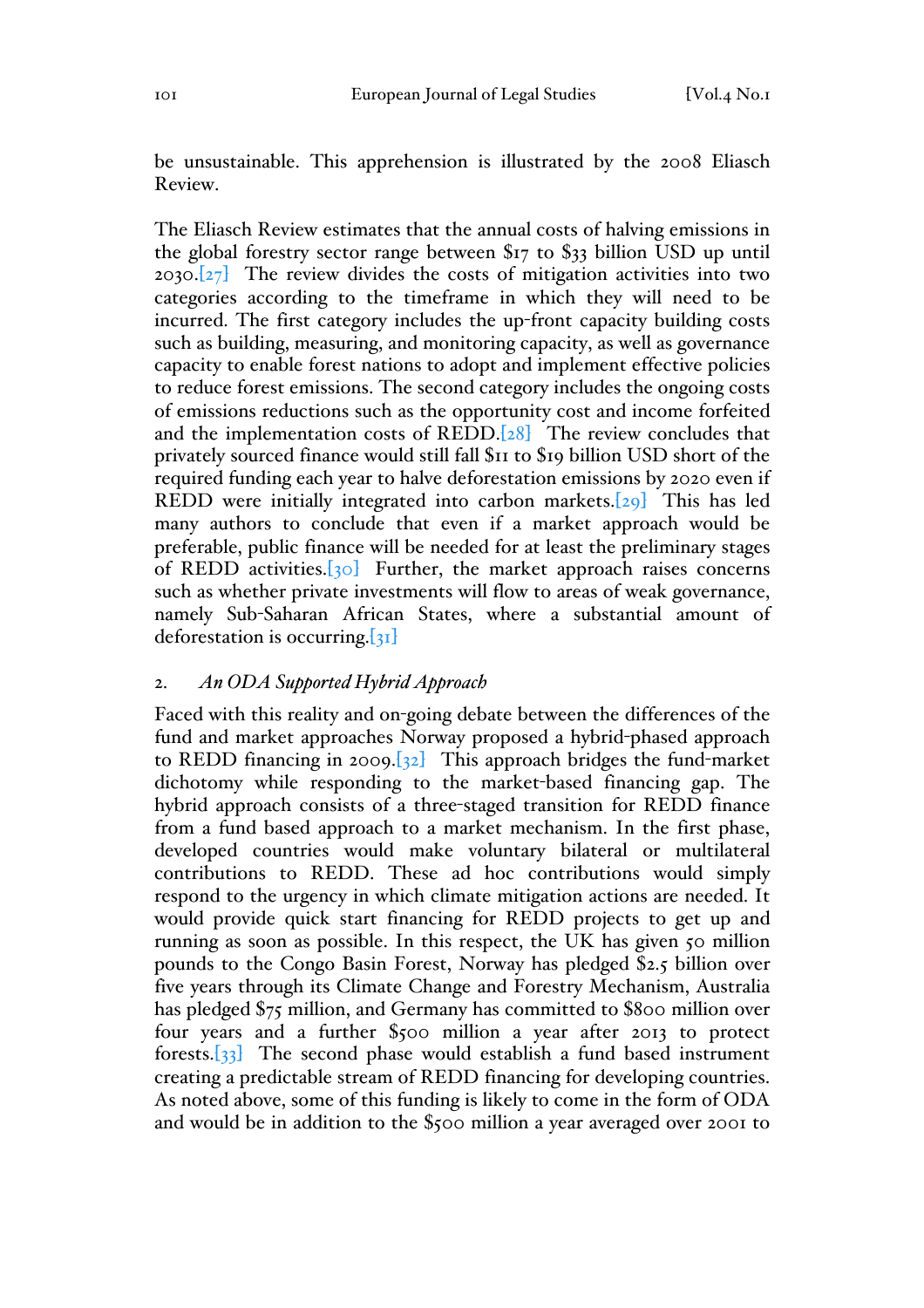2006 that was put into the forestry sector.  $[34]$  However, the Norwegian proposal specifically states that any ODA funding for REDD should be additional to the current levels of  $ODA. [35]$  Lastly, in the third phase, a transition would be made from a global fund into a market-based mechanism.[36] As stated in this proposal this market transition should be made as soon as it is feasible, limiting the amount of ODA funds given to  $REDD.[37]$  As a result of the financing gap, the hybrid-phased approach seems most likely to be chosen as the financing mechanism for the operationalization of REDD.

### III. ODA LAW AND POLICY

As a result of the strong call for ODA as a REDD financing instrument, it is pertinent to look at the law and policy relating to ODA. The international and domestic law and policy frameworks relating to ODA dictate how ODA can be spent, and prioritizes development goals. Hence, for REDD ODA finance to move beyond capacity building projects, or into the second category of ongoing financing as mentioned in the Eliash Report, REDD ODA spending must qualify as ODA within the domestic and international ODA law and policy frameworks. This section will review the law and policy on ODA of a selected group of donors, namely, the U.K., Canada, the U.S., Norway and Germany as well as the international legal framework.

### 1. *Domestic Law and Policy*

The UK, Canada, and the US all have ODA legislation while in other countries ODA is governed solely by policy. In the countries with legislation, this legislation governs what qualifies for ODA, the quality of ODA, and development priorities.

In the U.K., ODA is governed by the *International Development Act 2002*[38] and the *International Development (Reporting and Transparency) Act 2006*.[39] Article  $I(2)$  of the 2002 Act states that the U.K.'s development assistance is "provided for the purpose furthering sustainable development in one or more countries outside of the United Kingdom" for the purpose of "improving the welfare of the population of one or more such countries." $[40]$  Sustainable development is defined as "any development that […] generat[es] lasting benefits for the population of the country ...." $[41]$  Further, the UK's 2006 Act refers to the 0.7% of GDP expenditure target for  $ODA, [42]$  as well as the Millennium Development Goals (MDG) as forms of policy guidance.  $[43]$  The 2006 Act does not add anything to the 2002 Act's definition of development assistance. Based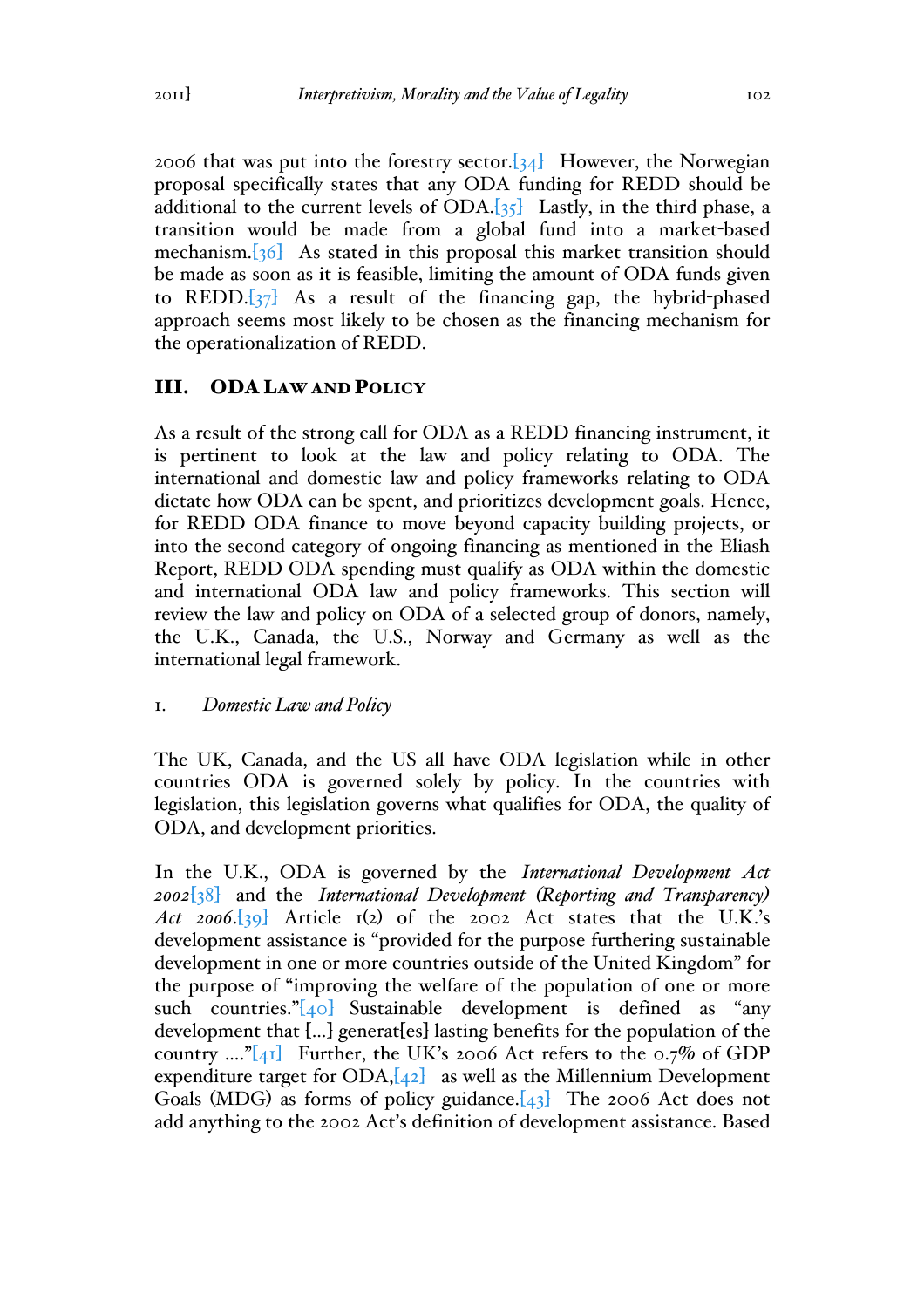on the broad definition of development assistance in article 1(2) of the Act, the brevity of the Act, and the lack of other guiding principles to direct ODA, REDD is likely to be considered ODA-eligible. REDD will provide long-term benefits to developing countries as it will help stabilize climate change and provides financial compensation to developing countries in exchange for protecting their forests. Furthermore, as it will be detailed below, REDD is in line with goal 7 of the MDGs entitled "Environmental Sustainability." Thus, under U.K. law on ODA REDD will most likely be considered ODA eligible.

Similarly, the 2008 Canadian *Development Assistance Accountability Act*is also framed in broad terms, with little guidance as to what may be excluded from ODA. Article 2 of that Act states that the Act's purpose is to ensure that Canadian ODA is focused on poverty reduction, and aligned with "Canadian values, Canadian foreign policy, the principles of the Paris Declaration on Aid Effectiveness […], sustainable development and […] human rights.<sup>[44]</sup> The Canadian Act adopts the OECD DAC definition of ODA which states that ODA "is administered with the principal objective of promoting the economic development and welfare of developing countries, that is concessional in character, that conveys a grant element of at least  $25\%$ <sup>"[45]</sup> and "that is provided for the purpose of alleviating the effects of a natural or artificial disaster or other emergency occurring outside Canada." $[46]$  Further, article 4 of the Act states that ODA "may be provided only if the competent minister is of the opinion that it (a) contributes to poverty reduction; (b) takes into account the perspectives of the poor; and (c) is consistent with international human rights standards." $[47]$  Although the Canadian Act places an emphasis on poverty reduction, as a general legislative framework, it defines ODA eligibility in very broad terms. In this sense although the primary purpose of REDD is poverty reduction, as noted above in relation to the U.K. legislation, REDD will provide long term development benefits. Furthermore, the criteria stated in article 4 of the Act are not objective, but are simply subject to the Minister's approval. While it can be argued that these criteria need to be considered, and that ODA should not directly support projects that are contrary to these criteria, these criteria are still very broad. Thus, REDD projects are also unlikely to be excluded as ODA eligible under the Canadian legislation.

In the United States ODA is governed by the*Foreign Assistance Act of 1961*.[48] Section 101 of this Act details the five policy goals of US ODA. These goals include the alleviation of the worst physical manifestations of poverty among the world's poor, the promotion of conditions enabling developing countries to achieve self-sustaining economic growth with equitable distribution of benefits, and the encouragement of development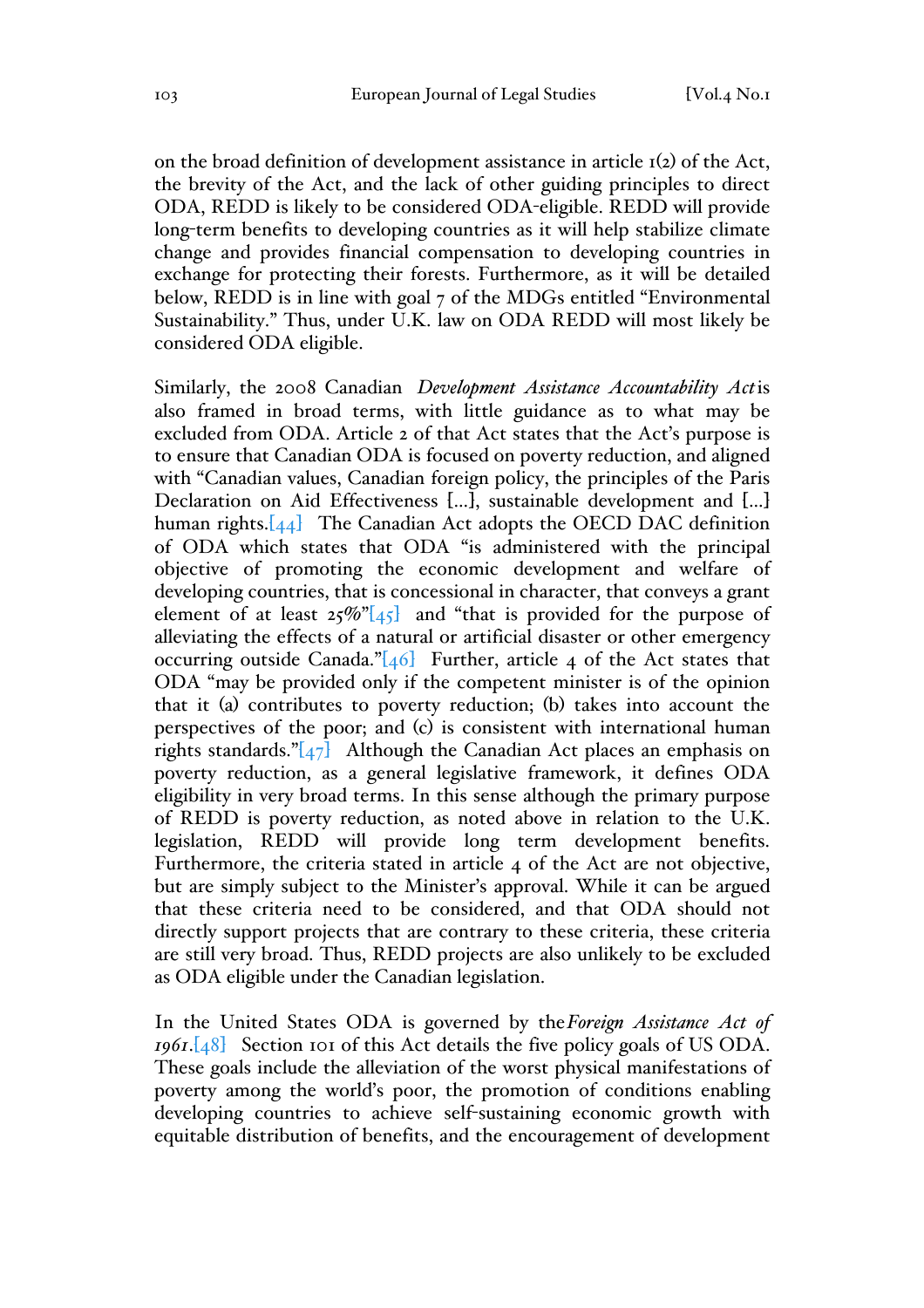processes in which individual civil and economic rights are respected and enhanced. $[49]$  These goals are further reinforced in section 102, which outlines the U.S. Development Assistance Policy. This section places further emphasis on poverty reduction in the context of both bilateral and multilateral aid. $[50]$  Thus, the US Act is based on wide ranging policy goals, which like the legislation in Canada and the U.K., most likely mean that REDD will not be excluded based on black letter law. Moreover, the U.S. legislation also contains a specific section related to foreign assistance and tropical forests. Section 118 of the Act, entitled "Tropical Forests," notes concern for deforestation and support for conservation and sustainable management. $[\varsigma_1]$  This section mandates assistance for projects and activities that offer employment and income alternatives to local populations who would otherwise cause deforestation. $[52]$  In addition to that section the *Tropical Forest Conservation Act* of 1998 also provides a debt for nature swap mechanism for developing countries with tropical forests.[53] Thus, ODA funds for avoided deforestation are specifically provided for in the US legislation and therefore, REDD projects are eligible to receive US ODA.

Other major donor countries such as Germany and Norway do not have ODA legislation and rely on policy to guide their ODA expenditures. $[54]$  Currently, German ODA policy is set by the cabinetlevel Ministry of Economic Cooperation and Development (BMZ). German ODA policy is based on six priority areas, one of which is sustainable poverty reduction. $[55]$  Within these areas, German development policy examines eight cross-cutting issues. These issues attempt to "identify positive spin-offs of projects and programmes and also to help avert conceivable negative impacts" of German development projects.[56] The cross cutting issues also ensure that all German ODA is aligned with their overall development strategy. Notably, tropical forests are mentioned as a cross-cutting issue to be considered when implementing development projects. $\overline{57}$  Further, a recent joint BMZ and Environment, Nature Conservation, and Nuclear Safety position paper on climate change states that Germany has made mitigation a development priority, and supports REDD as a development tool. $\{58\}$  Thus, between including tropical forests as a cross-cutting consideration and the recent joint policy paper on climate change German ODA policy appears to support REDD eligibility.

Lastly, Norwegian ODA is also based solely on policy. $\lceil 59 \rceil$  Norwegian development assistance is governed by various policy position papers among other documents. Norwegian development policy stresses the achievement of the MDG's, attaining the 1% ODA/GNI target, aid effectiveness, governance reform, and results and quality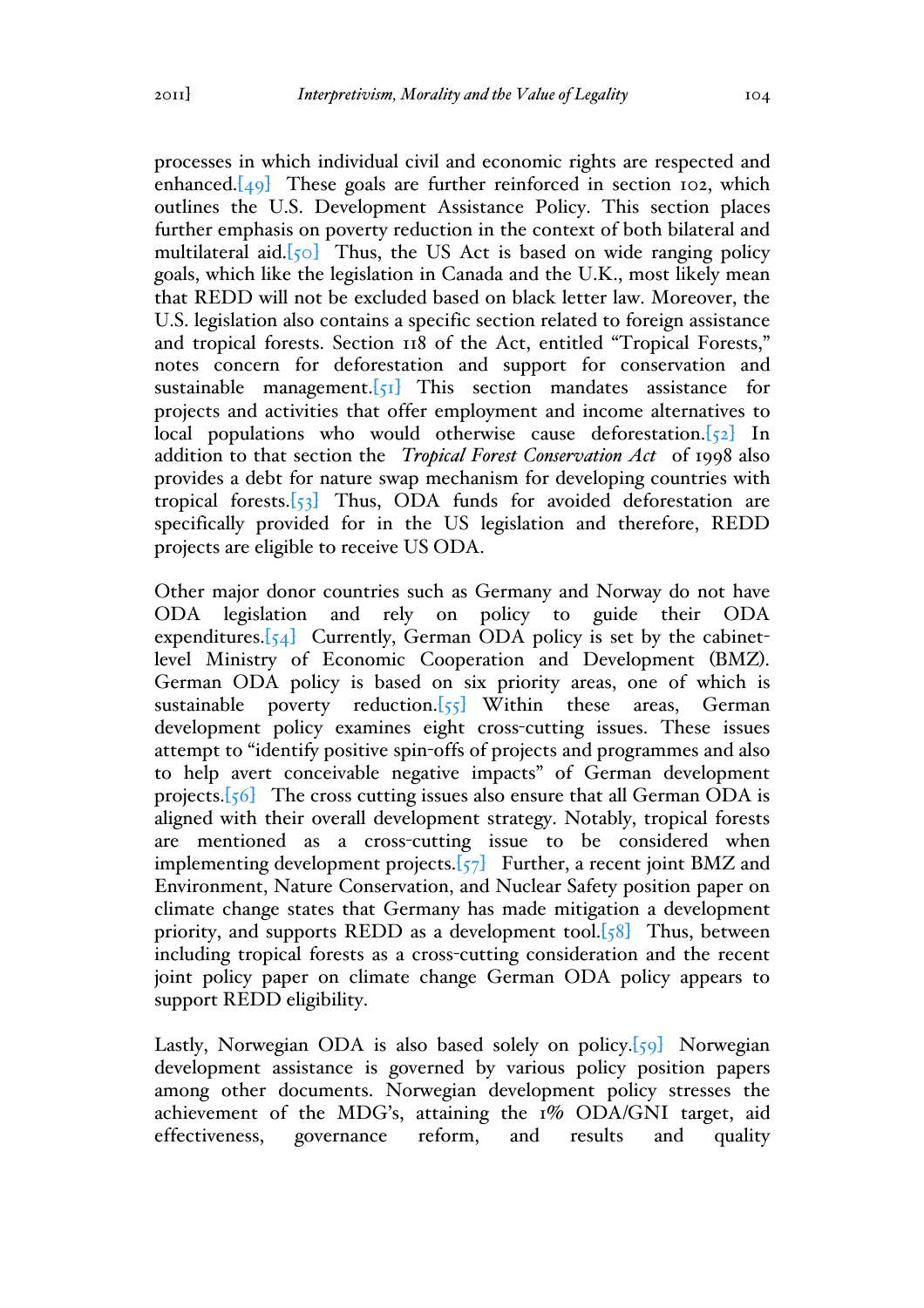assurance.[60] In a recent 2007 policy document on Norwegian development assistance, Proposition No. 1, climate change was noted as the greatest threat facing the world. $[61]$  In this position paper Norway affirmed its commitments to funding climate mitigation, pledging funds to "support new multilateral climate change and clean energy initiatives", using, for example, the UN system and the development banks, including carbon partnerships to combat deforestation.[62] Furthermore, as noted above, Norway commissioned the work proposing a phased financing approach and they have since pledged funds towards REDD. Thus, REDD is eligible for Norwegian ODA funding.

Based on this brief review of selected major donors' domestic ODA law and policy, it would be reasonable to find REDD, or climate mitigation activities which would include REDD, eligible for ODA funds.

### 2. *International ODA Law and Policy*

From an international perspective there are also law and and policy instruments that govern ODA. The international framework defines ODA empirically and in relation to its quality, and outlines its priorities.

Although there exists no universal custom or multilateral treaty that defines ODA in the international system, the OECD's definition is commonly used. The OECD defines ODA as "flows of official financing administered with the promotion of the economic development and welfare of developing countries as the main objective, and which are concessional in character with a grant element of at least 25 percent (using a fixed 10 percent rate of discount)." $[63]$  Notably, Canada has adopted this definition of ODA in its domestic legislation. Based on this definition of ODA, it appears that REDD would fulfill the qualifying provisions of economic development and welfare. More specifically, the OECD has also defined climate change mitigation related aid. Mitigation-related aid is defined as "activities that contribute to the objective of stabilization of greenhouse gas (GHG) concentrations in the atmosphere at a level that would prevent dangerous anthropogenic interference with the climate system by promoting efforts to reduce or limit GHG emissions or to enhance GHG sequestration." $[64]$ This is a clear recognition that aid may be given for mitigation purposes. Thus, on an international scale, mitigation activities including REDD are also ODA eligible.

Further, deforestation is also mentioned as an international development priority.

The MDG's are a set of eight development goals agreed upon by the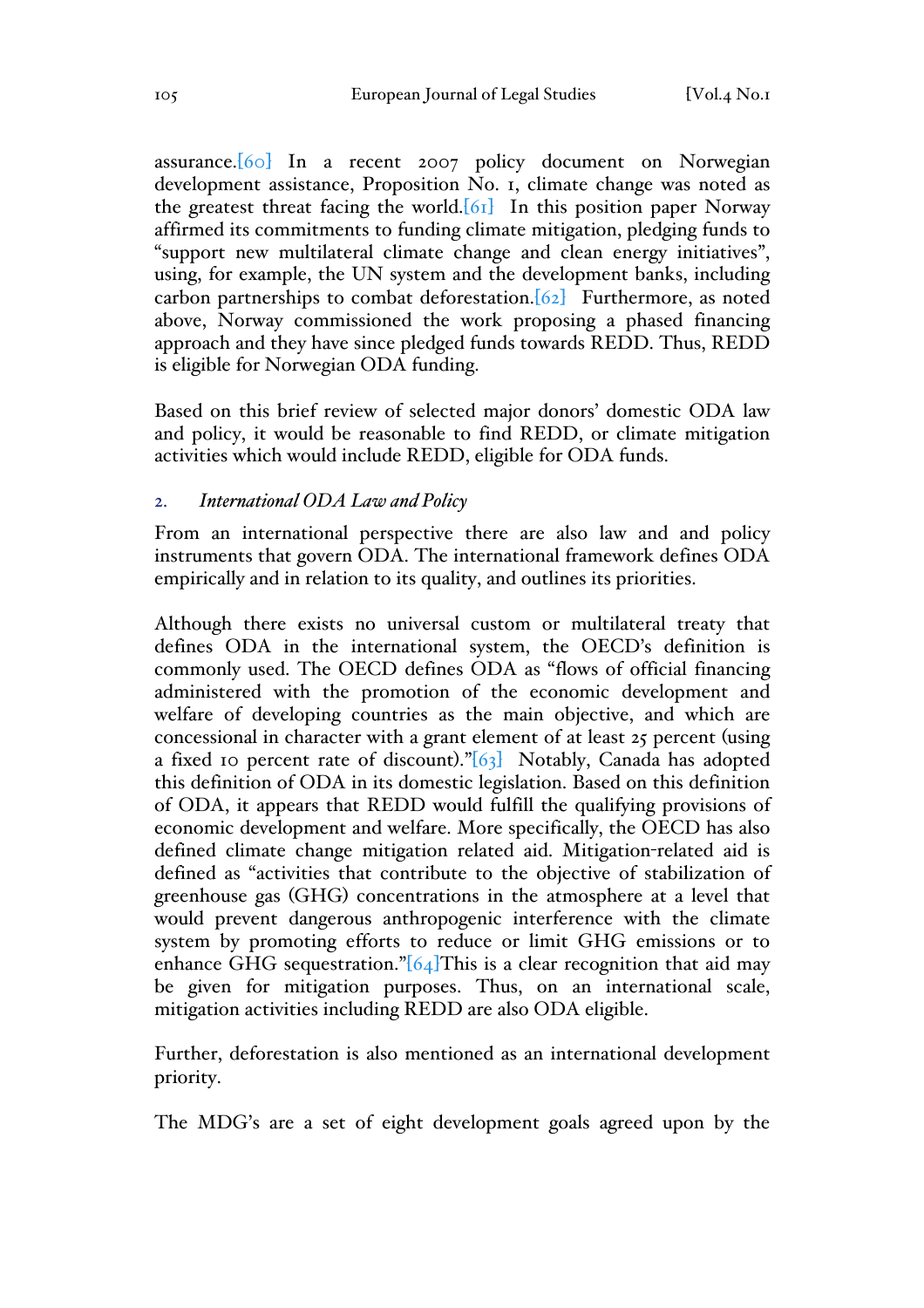international community in 2000 which have set the global development priorities. Goal 7 of the MDG's is dedicated to ensuring environmental sustainability. To achieve this goal, specific targets related to environmental sustainability have been developed. Notably, target 7.A focuses on "integrat[ing] the principles of sustainable development into country policies and programmes and revers[ing] the loss of environmental resources." [65] In relation to this target, reducing high levels of deforestation is specifically mentioned.[66] Thus, avoided deforestation has been specifically placed on the international development priority agenda.

Finally, international instruments also dictate the quality of ODA. The 2005 *Paris Declaration on Aid Effectiveness* is an international agreement to which over one hundred ministers, heads of agencies and other senior officials agreed upon. [67] These parties agreed to continue to increase efforts in harmonization, alignment and managing aid for results and mutual accountability. This was followed up with the 2008 *Accra Agenda for Action*.[68] This agenda reinforces the need for country ownership over development, effective and inclusive partnerships, and development results that are accountable. While these two agreements may only be considered soft law, they should guide ODA. Thus, if REDD is financed using ODA funds it should be aligned and integrated with domestic development goals.

In summary, both domestic and international ODA law and policy frameworks appear to support REDD ODA eligibility.

# IV. POLICY PERSPECTIVES ON A LEGAL FRAMEWORK FOR REDD ODA

On its face, REDD ODA eligibility offers several potential benefits to developed countries. Developed countries have the opportunity to move closer to the long elusive 0.7% of GDP to ODA expenditures promise while concurrently fulfilling their Kyoto Protocol obligations, or other obligations under a post-2012 legally binding climate change agreement. However, with simultaneous investments in rural forest dependent communities, REDD also has an enormous potential to bring development benefits to developing countries. While to a large extent the development benefits derived from REDD are dependent on how individual countries operationalize REDD, the decisions made throughout 2011 on the international level with respect to REDD finance will dictate whether or not development issues should be taken into account when financing REDD. In this respect, the question of whether REDD, a mitigation activity, should be financed by ODA where there exists no concrete law or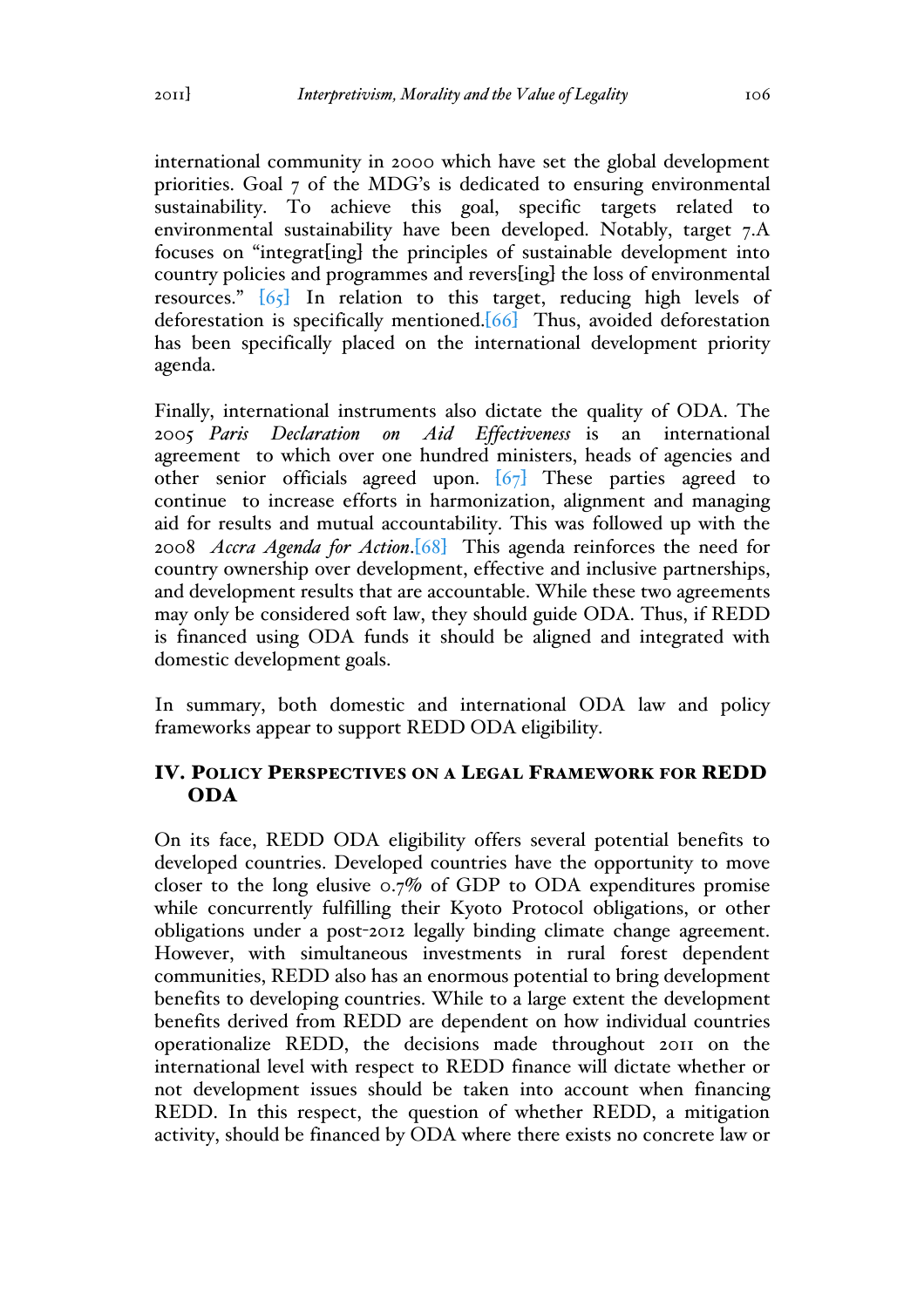policy requiring tangible development benefits requires further analysis.

### 1. *REDD Development?*

There are three commonly made policy arguments with respect to REDD ODA: a strict mitigation approach, a co-benefits approach, and additionality.

# *A Strict Mitigation Approach*

The strict mitigation approach is one of two schools that has developed in relation to using existing ODA as REDD financing. The strict mitigation approach centers around REDD being primarily a mitigation and not a development activity. While advocates of the strict approach note that climate mitigation brings inherent development benefits to developing countries vis-a-vis lower emissions and a more stable climate, they state that financing climate mitigation activity may compromise ODA spending on other development goals such as poverty reduction and education. In short, they argue that financing REDD with pre-existing ODA funds without knowing how REDD will be operationalized risks diverting scarce ODA resources to an activity that may not produce any tangible local or community development benefits. Here, with respect to climate related ODA, it is pertinent to distinguish climate mitigation and adaptation activities.

Adaptation, as defined by the IPCC, is the "adjustment in natural or human systems in response to actual or expected climatic stimuli or their effects, which moderates harm or exploits beneficial opportunities."[69] Thus, adaptation is fundamentally in line with poverty reduction and other development goals. Further, the link between the development benefits and adaptation activities is well established. $[70]$  By contrast, the development benefits of mitigation are more ambiguous. Unlike adaptation, mitigation actions are not primarily targeted at the human aspects of climate change or development. The primary purpose of mitigation actions is mitigation. Hence, the strict approach is not adverse to all climate related ODA. Further, if REDD policy or legislation ensured that tangible development benefits could be considered, then there would be no policy questions as to whether ODA should be used as a REDD finance tool. However, as there is not yet a legal or strong policy basis that ensures that REDD will deliver development benefits to the poor, advocates for the strict mitigation approach argue that it would be a mistake to reallocate current ODA away from purposes such as poverty reduction, health, and education to finance REDD.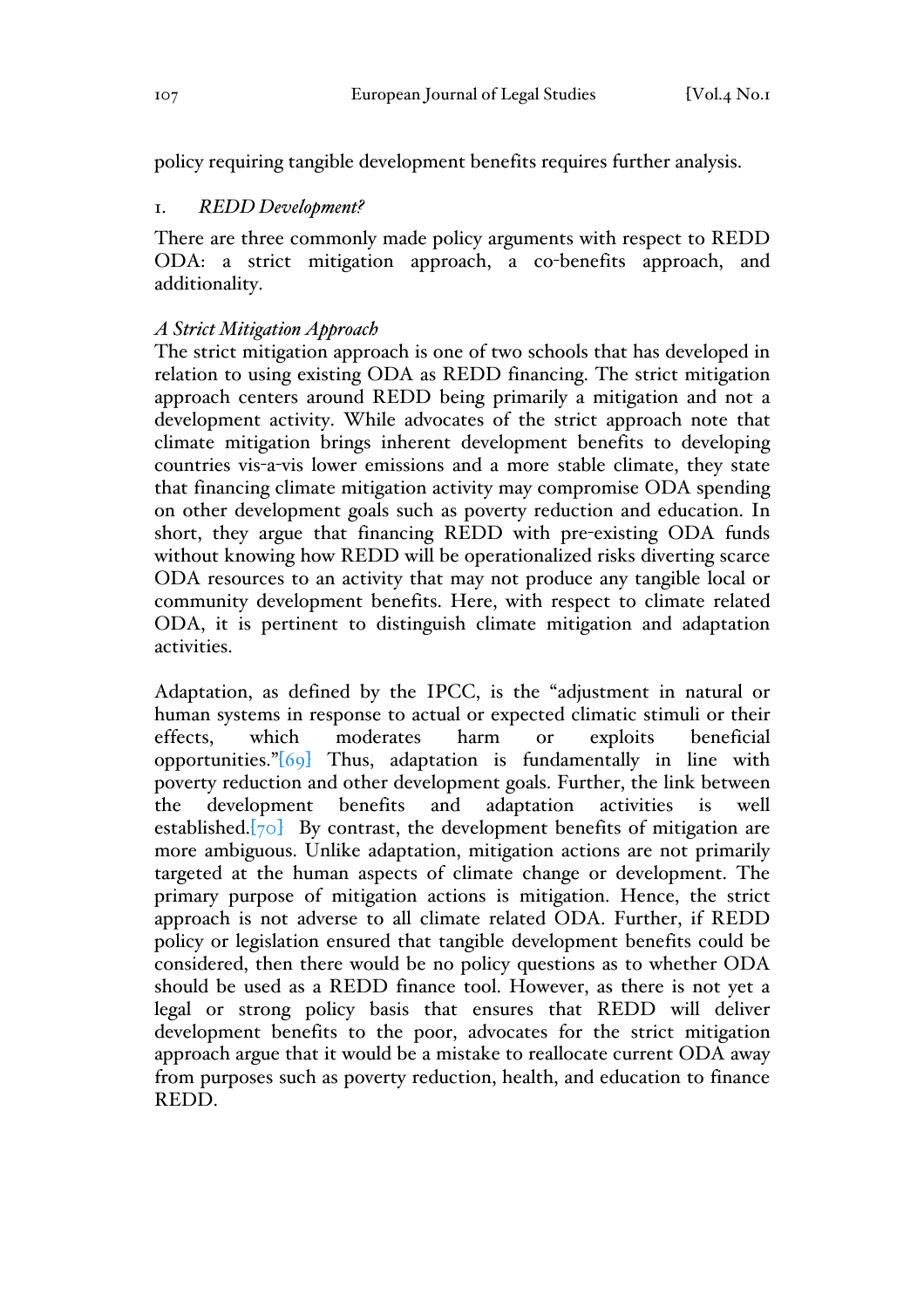### *A Co-benefits Approach*

Conversely, advocates of the co-benefits approach argue that the operationalization of REDD provides an important opportunity to address poverty and climate change in developing countries insisting that as a secondary objective REDD may also address development issues. They argue that ODA can and should be used for REDD finance as REDD has the potential to deliver benefits to rural forest dependent communities through programs targeted at these communities and financed by REDD revenues. For example, the operationalization of REDD could also lead to education, training, and employment opportunities in monitoring and verification of avoided deforestation on a local scale.  $[71]$ 

The Noel Kempff Mercado Climate Action Project in Bolivia, although not a project under the UNFCCC, was the first and one of the best known examples of REDD in practice. While the objective of the project was not to implement a co-benefits approach, numerous development benefits were derived by the communities neighboring the Noel Kempff forest through targeted programs. While there was an initial negative impact on employment in the communities as a result of the newly imposed conservation areas which closed local timber concessions and sawmills, alternative employment was created.[72] The implementation of the Program for the Sustainable Development of Local Communities improved access to basic services such as health, education, and communication. This was a step towards community development that would not have been possible without the REDD project. Further, the Community Development Program emphasized community development by securing land titles, assisting self-organization, and supporting incomegenerating activities such as community forestry and micro enterprise.[73] For example, local people worked in surveying positions, as park guards, and as tourist guides. $[74]$  Thus, the co-benefits approach can provide tangible development benefits. While other REDD projects are getting under way, as noted by Wertz-Kanounnikof and Kongphanapira, a thorough analysis of the development benefits of REDD is currently challenging due to a lack of public information on this topic and the new activities which are rapidly developing.  $[75]$ 

Moreover, in legal terms, the co-benefits approach is consistent with various provisions of the UNFCCC. The preamble of the UNFCCC affirms:

that responses to climate change should be coordinated with social and economic development in an integrated manner with a view to avoiding adverse impacts on the latter, taking into full account the legitimate priority needs of developing countries for the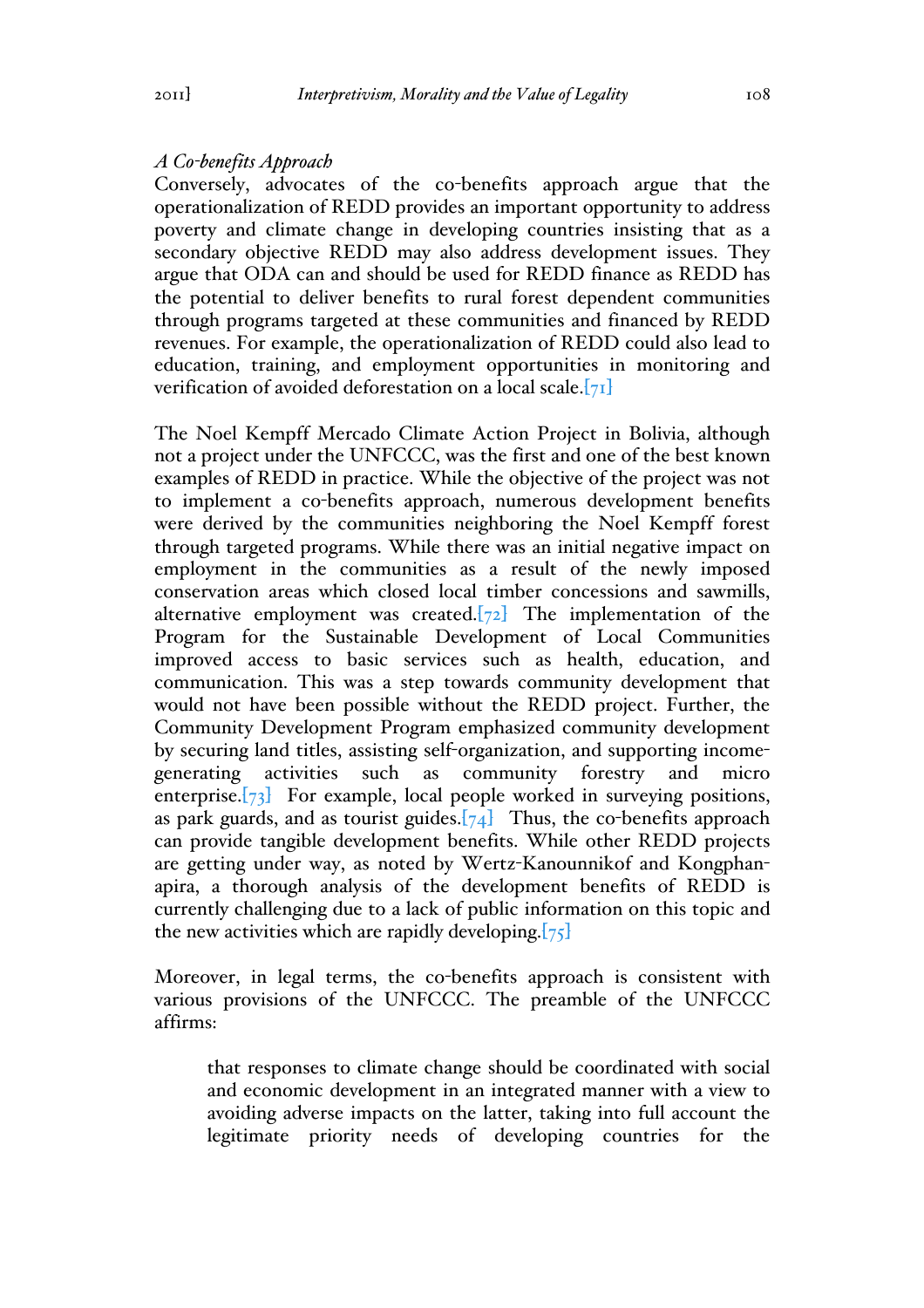achievement of sustained economic growth and the eradication of poverty $\left[76\right]$ 

This is further echoed in article  $4(7)$  of the UNFCCC that states:

The extent to which developing country Parties will effectively implement their commitments […] will take fully into account that *economic and social development and poverty eradication are the first and overriding priorities of the developing country Parties*.[77]

More recently, the preamble in a 2007 UNFCCC Conference of the Parties decision on REDD explicitly states that REDD "can promote cobenefits and may compliment the aims and objectives of other relevant international conventions and agreements." $[78]$  A co-benefits approach is also consistent with the REDD guidelines in the Cancun Agreement.  $\overline{[79]}$  Article 1(g) of these guidelines states that "activities [...] should: be implemented in the context of sustainable development and reducing poverty, while responding to climate change."[80] From a quality of aid perspective, the co-benefits approach would also be supported by the *Paris Declaration on Aid Effectiveness* and the *Accra Agenda for Action*.

While the co-benefits argument is optimistic about the benefits of a sophisticated participatory REDD model, currently there are significant shortcomings to REDD development. Notably, there is a lack of policy coordination on a domestic level. A recent World Bank study found that only 12 out of 43 Poverty Reduction Strategy Papers reviewed in the study offered a coherent strategy for policy reform to improve forest management within the context of broader development objectives.[81] This lack of policy coordination could be exacerbated by a potential lack of access to markets by rural communities as REDD develops from a fund to a market based mechanism. Thus, the financial benefits derived from REDD may never make it to rural communities. Notwithstanding these issues, the co-benefits approach would satisfy the traditional purpose ODA by focusing on poverty reduction while simultaneously achieving the goals of the climate change framework.

### *Additionality*

A third line of thinking states that ODA should be used for mitigation finance; however, these funds should come solely from additional ODA. In this respect it should be noted that additionality will not subtract current ODA funds from other development goals. However, it would also be possible to finance REDD with additional ODA while not achieving development co-benefits; this is an issue that has been raised by advocates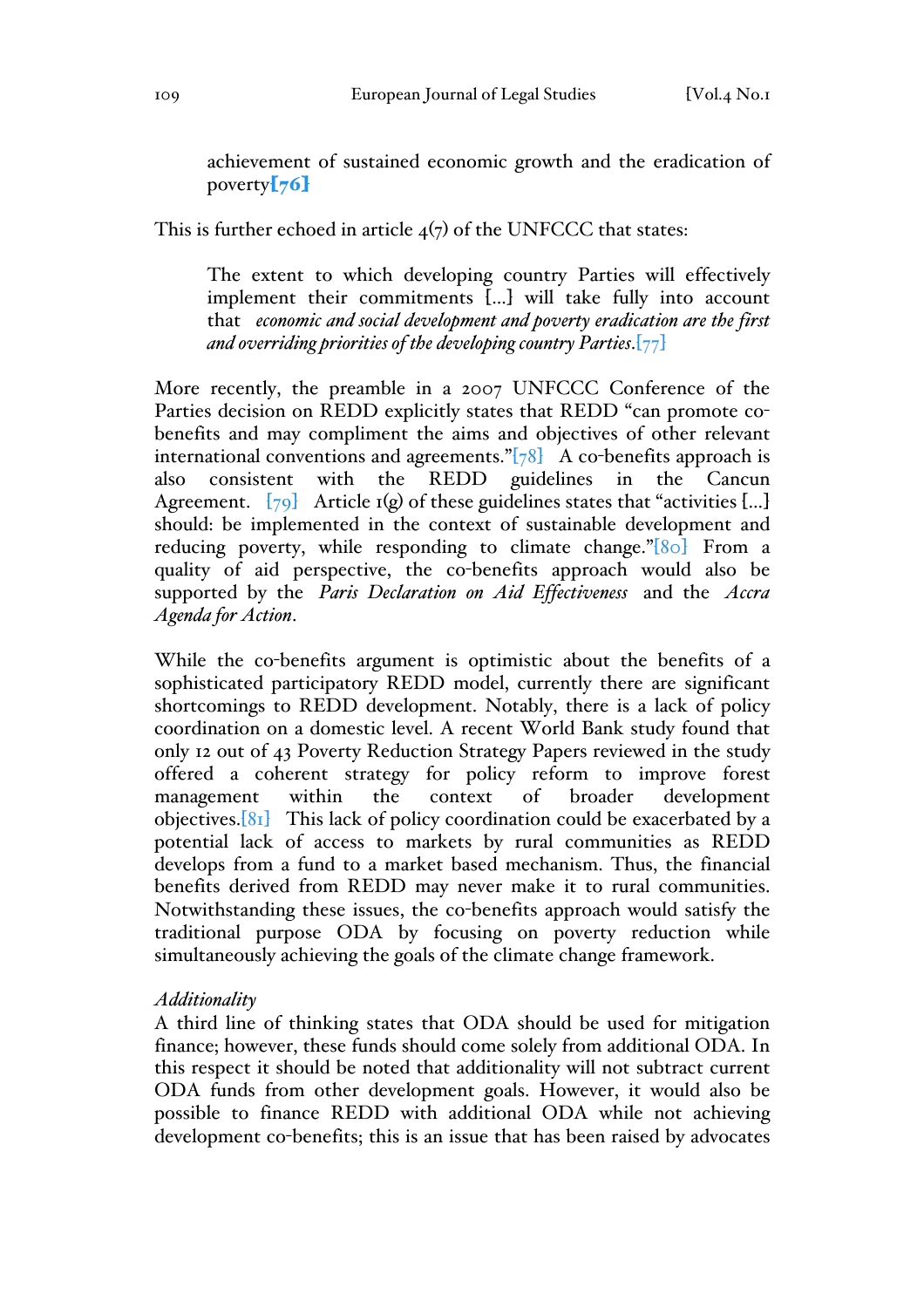of a strict approach. While the discussion on additionality is more prevalent with respect to adaptation funding, it is equally applicable to mitigation actions in developing countries. With respect to adaptation actions, it has been noted that distinguishing the additional costs of climate change impacts from baseline development needs would become extraordinary difficult, if not impossible. $[82]$  However, mitigation actions are much easier to distinguish from traditional development activities. Thus, the additional funds should be able to be more easily tracked. Here, it is pertinent to note that ODA funds that are used for REDD and subsequent development activities should be flagged so as to not double count these expenditures as both ODA and climate finance. $[83]$  Thus, additional funds must actually be "additional" and not just funds that are re-allocated or double counted.

In supporting their arguments for additional mitigation funding, many authors rely upon article  $4(3)$  of the UNFCCC.[84] However, this argument does not stand up against scrutiny. While article  $\phi$  4(3) of the UNFCCC does mention "new and additional" funds, this is specifically in relation to article 12 of the Convention, a provision on national communications. The second sentence of article  $4(3)$  of the Convention then goes on to state that developed States "shall also provide such financial resources" for their commitments under article  $\mathfrak{q}(I)$  of the Convention.[85] Based on the terminology of article  $4(3)$ , it is clear that this provision only calls for additional funds with respect to national communications, and not for mitigation and adaptation. Similarly, article  $11(2)(a)$  of the Kyoto Protocol echoes article  $4(3)$  of the UNFCCC, stating that "new and additional" funding shall be provided for "existing commitments under Article 4, paragraph 1 (a), of the Convention." Article  $4(I)(a)$  of the Convention states that all parties to the Convention must submit national emissions inventories.[86] Thus, support for additional funding is also not found in the Kyoto Protocol. However, more recently both the Copenhagen Accord and the Cancun Agreements have included provisions to increase mitigation funding through new and additional funding.

Article 8 of the Copenhagen Accord provides for "scaled up, new and additional, predictable and adequate funding" for mitigation "including, substantial finance to reduce emissions from deforestation and forest degradation."[87] Here, developed State parties agreed to new and additional resources "approaching" \$30 billion balanced between adaption and mitigation actions for the 2010-2012 period.[88] Further, developed States agreed to mobilize 100 billion dollars by the year 2020 for mitigation actions in developing countries. This commitment to additional funds was reaffirmed in the Cancun Agreements. Notably, article 2(d) of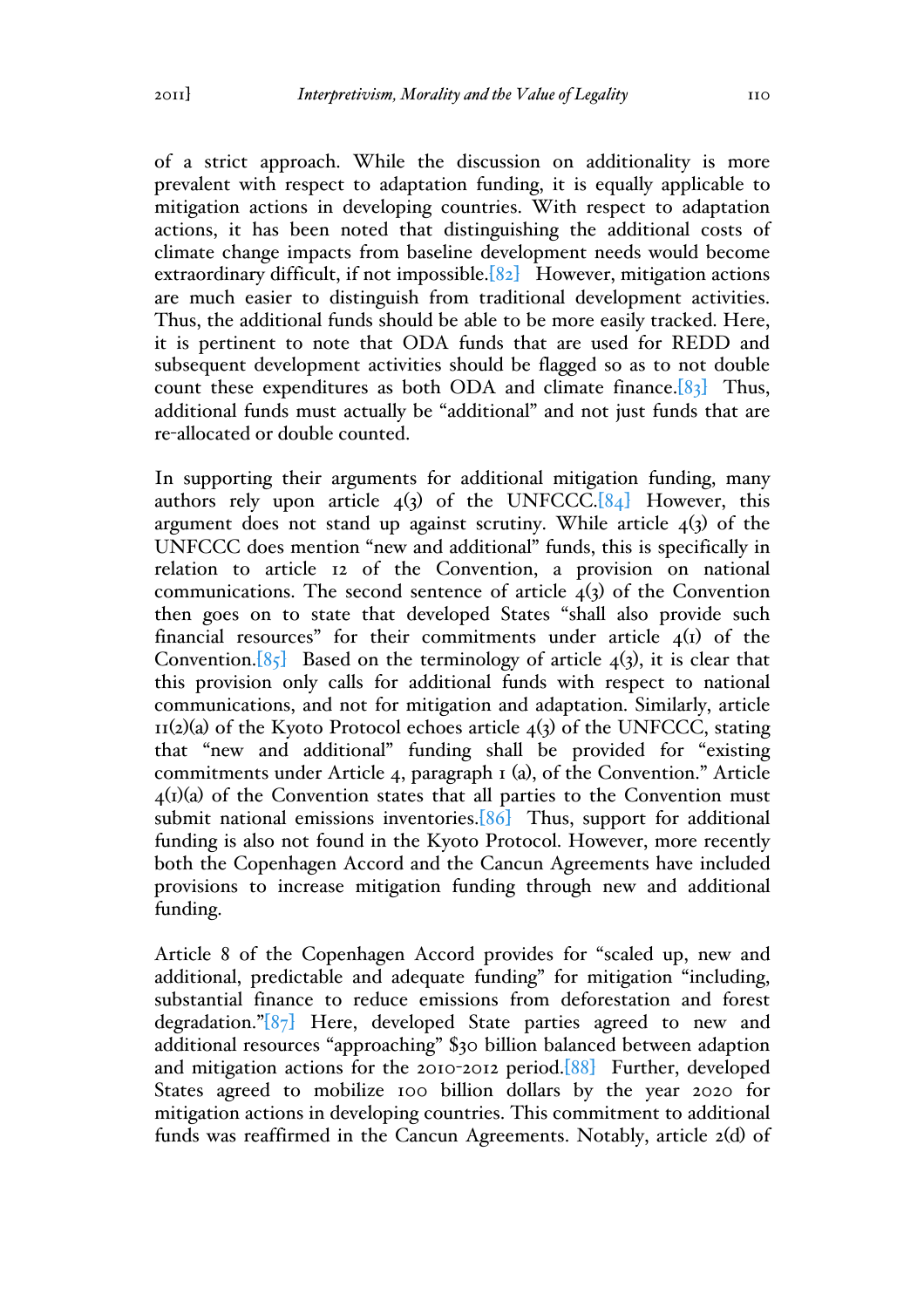these Agreements states that the "mobilization and provision of scaled up, new, additional, adequate and predictable financial resources" will "address [the] adaptation and mitigation needs of developing countries.[89] Article 95 of the Agreements takes note of the \$30 billion promised over the 2010-2012 period and article 97, under the heading of Long-Term Finance, "decides*"*that "scaled up, new and additional, predictable and adequate funding shall be provided to developing countries." $[90]$  However, with respect to REDD, it should be noted that article 71 of the Agreements, the provision detailing REDD finance, solely calls for "adequate and predictable support, including financial resources."[91] This somewhat puts "additional" funding for REDD into question. However, there is still a substantial amount of legal authority that may be used to support additional REDD funds. This additional funding could come in the form of ODA. However, for ODA to qualify or be termed "new and additional," it must actually be new ODA funds and not simply the re-allocation of existing ODA. Such additional ODA for REDD is supported by Norway's REDD finance proposal which states that any ODA used should be additional to current ODA levels.  $[92]$ 

Thus, while additionality now seems clearly established within the UNFCCC the debate on additionality is now shifting to defining the exact nature of additionality under the Copenhagen Accord and Cancun Agreements. In this respect, the European Union (EU) is currently seeking to clarify this concept having set the goal of having a unified definition of additionally by 2013. Currently, in the EU, there are four prominent definitions:

(i) Climate finance classified as aid, but additional to (over and above) the 0.7% ODA target.

(ii) Increase on 2009 levels spent on climate actions.

(iii) Rising ODA levels that include climate change finance but where it is limited to a specified percentage.

(iv) Increase in climate finance not connected to ODA.

Thus, while additional funds have been promised, the extent of these funds still remains somewhat unclear.

In summary, it seems that a compromise may be struck between the strict and co-benefits approach. If REDD is operationalized utilizing a cobenefits approach, ODA would be contributing to both development and climate goals. From a policy perspective, this creates the potential for a win-win-win situation where developed countries may fulfill their obligations under the international climate change regime, while simultaneously progressing towards their 0.7% of GDP commitment and providing development benefits to developing countries. This would be a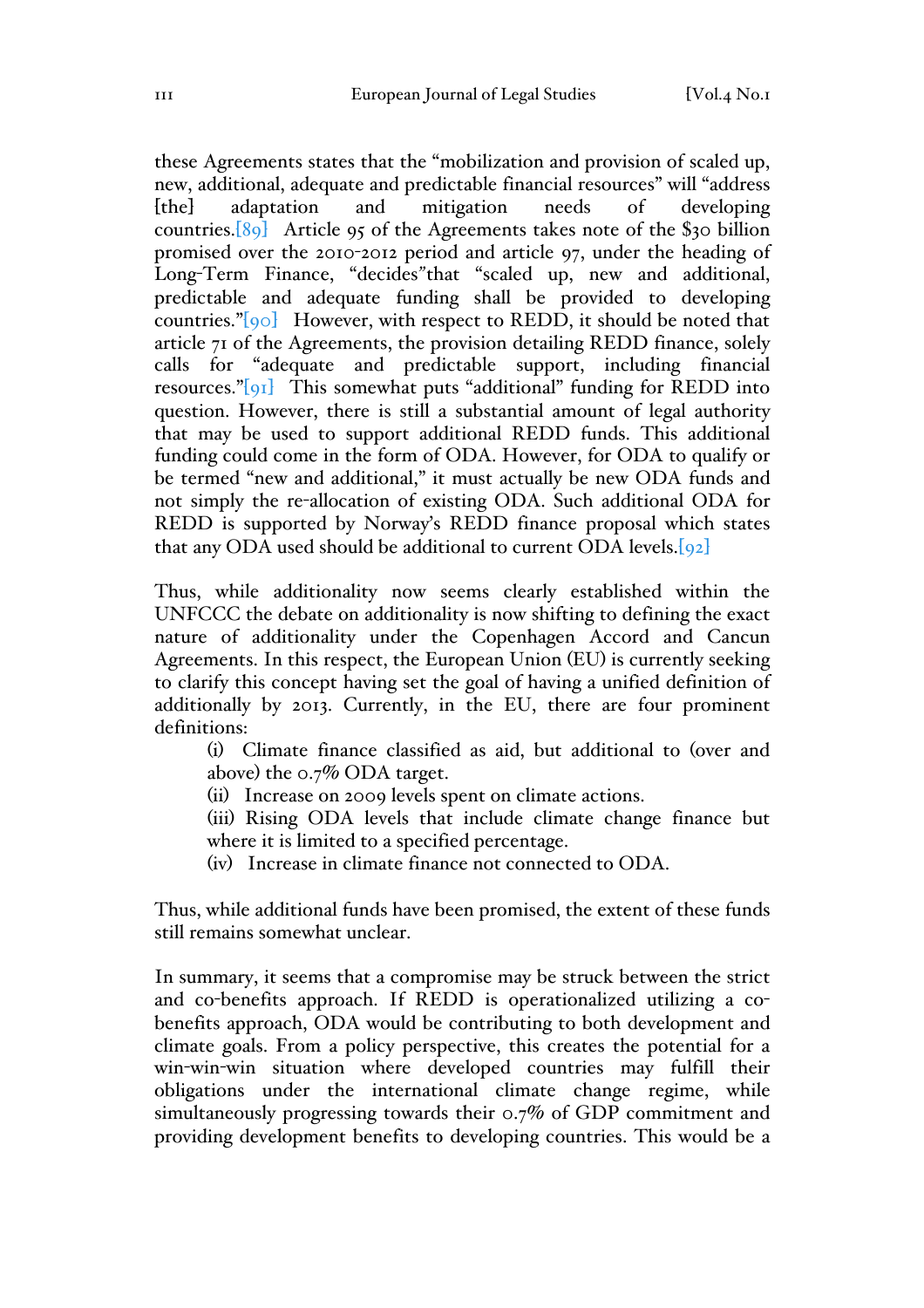situation where advocates from both approaches are likely to agree. This is a preferable position from a policy stand-point. Further, while the concept of additionality remains unclear, it has been adopted in the UNFCCC framework. Although not diverting current ODA funds, it leaves the strict versus co-benefits debate open-ended. Thus, depending on the definition of additionality, an additionality-co-benefits approach would also be a preferable option.

#### 2. *Building Blocks for a Legal Framework on REDD ODA*

Based on the above noted law and policy frameworks for ODA, the policy arguments regarding the operationalization of REDD, and the current legal best practices for ODA distribution, it is possible to draw some conclusions about a potential international legal framework regarding REDD ODA finance. The following section will outline current legal best practices that ensure an equitable distribution of REDD benefits and it will conclude with a review of building blocks for a legal framework on REDD finance.

The human rights approach stands to ensure development benefits throughout the operationalization of REDD. Human rights were mentioned in the preamble to the Cancun Agreement, which specifically addresses the effect of climate change on vulnerable groups such as indigenous peoples. Article 8 of the Agreement emphasizes, "that Parties should, in all climate change related actions, fully respect human rights."[93] Notably, as the majority of the world's forests are now concentrated in areas occupied by indigenous peoples the right to free prior and informed consent (FPIC) should be taken into account by the international REDD framework. $[94]$  The right to FPIC is recognized in a myriad of international instruments, which include the *United Nations Declaration on the Rights of Indigenous Peoples*, the OAS *Draft American Declaration on the Rights of Indigenous Peoples* and the *ILO Convention 169 on Indigenous and Tribal Peoples*.[95] The importance of FPIC relating to environmental law and policy has also been recognized in international jurisprudence. $[96]$  As defined in these instruments, the right to FPIC requires consultation prior to any action where indigenous interests may be at stake. With respect to consultation, all potential harms need to be disclosed to the full understanding of indigenous peoples. Further, indigenous groups may also withhold consent.  $\left[97\right]$  Thus, FPIC effectively gives indigenous peoples a seat at any bargaining table. In this sense, if the operationalization of REDD effects indigenous interests they should be entitled to consultation and must consent to the projects. Article 72 of the Cancun Agreements is a step towards recognizing the importance of FPIC as it notes the importance of stakeholder participation. Stakeholder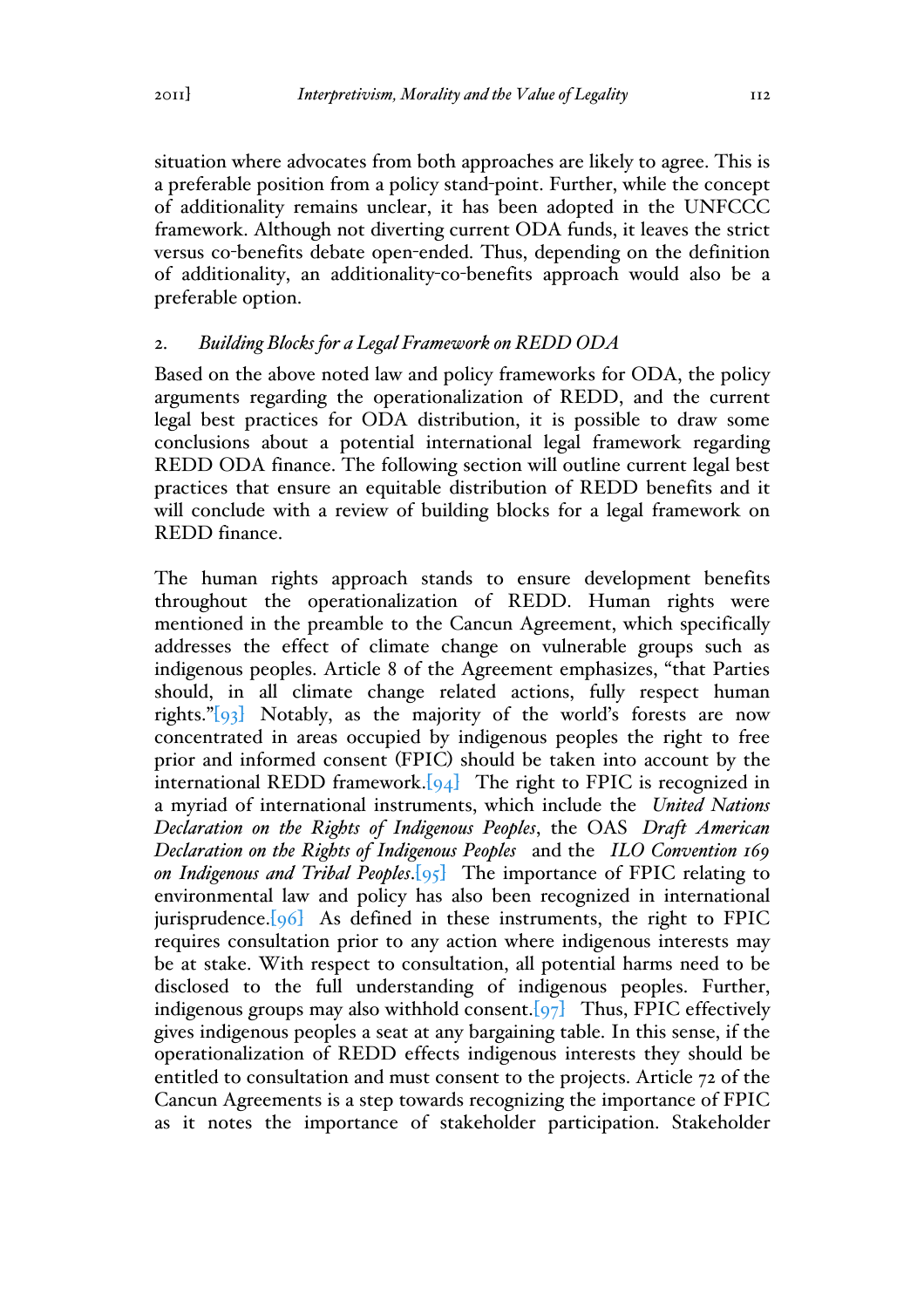participation is further emphasized by the REDD guidelines which directly refers to the*United Nations Declaration on the Rights of Indigenous Peoples*.[98] Thus, through FPIC, indigenous groups stand to benefit from REDD.

Secondly, best legal practices from other countries may be used to effectively operationalize REDD and to distribute its development benefits. For example, Parkinson and Wardell note that Cambodia, Indonesia and Vietnam are developing innovative legal best practices with respect to REDD's operationalization. For example, Cambodia's 2005 *Sub-Decree on Community Forestry Management* ensures that locally elected community members will govern forest rights and forest management.<sup>[99]</sup> These ensure that local communities have a voice in how REDD is operationalized on the ground. REDD development goals are also seen in Indonesia's pioneering REDD regulations. [100] Article 2 of Indonesia's regulations state that the purpose of REDD is to "achieve sustainable management of the forest management and to improve the welfare of the community." $\lceil \text{Io} \rceil$  To operationalize this goal, the *Guidelines for REDD Implementation Recommentdation[s] by Regional Government*provide that prior to local governments giving consent to REDD operations there must be "conformity between the implementation of the REDD plan with the development priorities including poverty reduction program."[102] Further, Vietnam is currently seeking to implement a REDD Compliant Benefit Distribution System  $(BDS)$ .  $[103]$  The BDS will be a legal system based on equity, efficiency, and effectiveness, and it will focus on ensuring the distribution REDD revenues.[104] This framework will comply with human rights and deal with issues such as carbon rights, land rights, the legal status of beneficiaries and the entitlements to REDD benefits. $[105]$  These types of domestic country plans are specifically called for in Art. 71 of the Cancun Agreements.[106]

Lastly, pro-development market mechanisms are available to ensure that long-term benefits may be derived from REDD. The Climate, Community and Biodiversity Aliance (CCBA) has developed draft standards for the validation of avoided deforestation and forest degradation projects which consist of eight principles broken down to 31 criteria and 81 indicators which among, other things, require demonstration that a project respect property rights, and that the prior free and informed consent of those affected by the project be obtained.  $[107]$  Similarly, the Gold Standard Rules and Procedure for CDM provide a robust standard allowing for verifiable and sustainable development practices.[108] Both of these market mechanisms are sold as "premium credits" or special commodities, allowing them to be sold at higher prices because of their rigorous criteria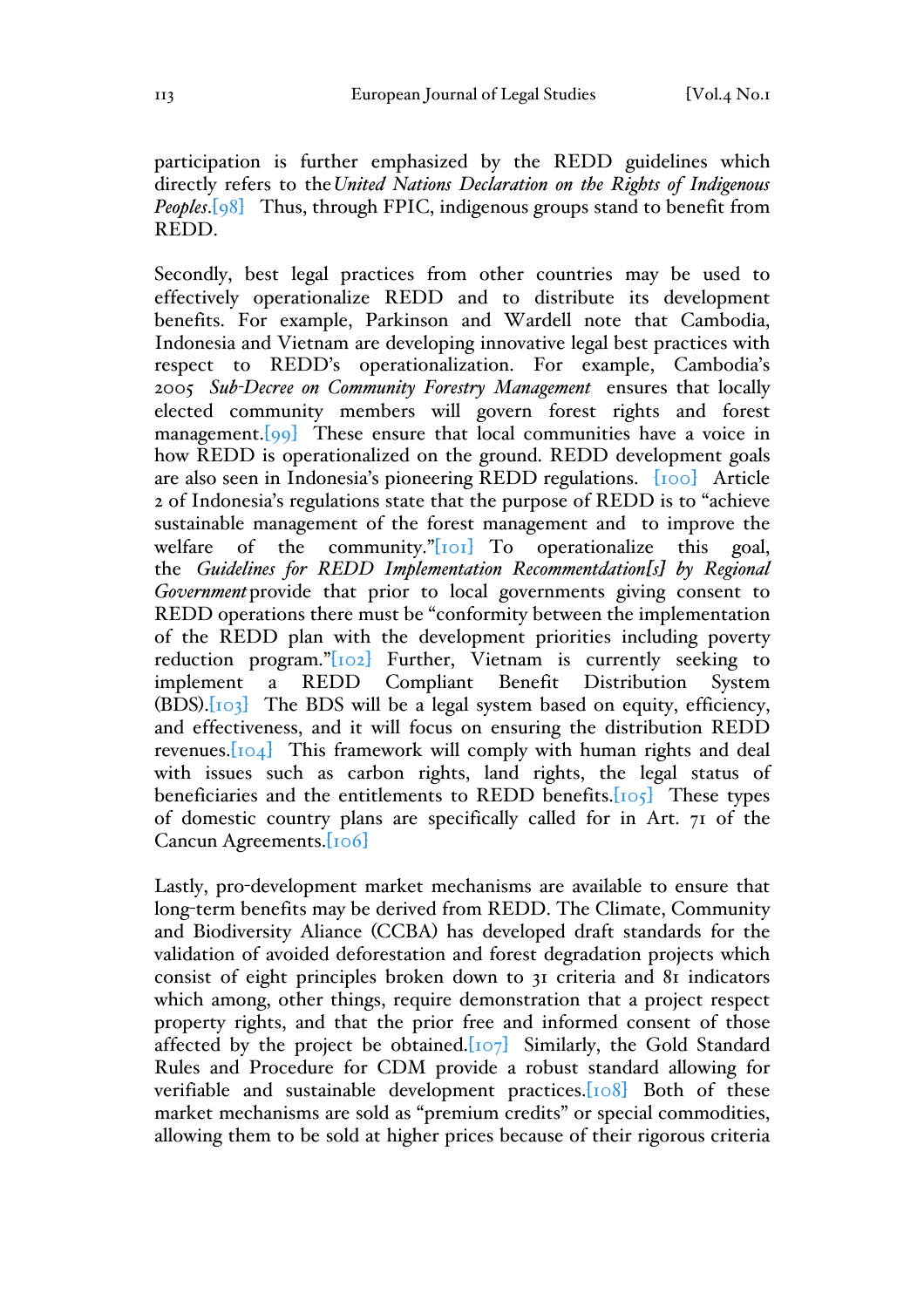and focus on co-benefits. Thus, as REDD moves from ODA to a market approach, these standards should be considered.

Assuming a phased approach as the financing mechanism, based on the above discussion on REDD ODA and legal best practices, it is possible to roughly sketch five elements that should be included in the legal framework for REDD finance. The elements are the following: ODA as a short term solution, a co-benefits approach, human rights, coherent domestic plans, and the use of progressive market tools. This framework should be put in place by the AWG-LCA, the body mandated by the UNFCCC to deal with these decisions and, eventually it should be adopted by the Conference of the Parties. These elements will now be further elaborated.

1. It must be recognized by the AWG-LCA that ODA is only a shortterm solution.[109] This was explicitly noted in the Eliasch Review. Although ODA as REDD finance is permissible under domestic and international law and policies, its role should be limited and used only for a short period to build market capacity. Thus, ODA should be used to cover upfront REDD readiness costs and to ensure that REDD programs are initiated in numerous developing countries around world. Particular focus should be placed on countries with weak governance structures, notably countries in Sub-Saharan Africa. Once a transition to a market system becomes feasible, ODA financing of REDD should be phased out.

1. ODA should only be used to finance REDD if REDD is conducive to the co-benefits approach. As noted above, there is a strong link between forests and poverty. A co-benefits approach will bridge the gap between REDD and rural community development. Further, the international climate framework and the international soft law regarding development finance support the co-benefits approach. Here, it should be noted that the international community has endorsed the additionality principle in both the Copenhagen Accord and Cancun Agreements. Thus, the cobenefits approach could be financed primarily through additional ODA funds. While the co-benefits approach will create additional expenses, it will have a continued focus on poverty reduction. Thus, it should be specifically stated by the AWG-LCA that a co-benefits approach is necessary.

2. A specific reference to human rights should be included in the REDD finance provisions by the AWG-LCA. Specifically, FPIC should be integrated into the international framework and be used to guide domestic REDD plans. This will be key for indigenous people to derive lasting benefits from a co-benefits approach as REDD moves from a fund to a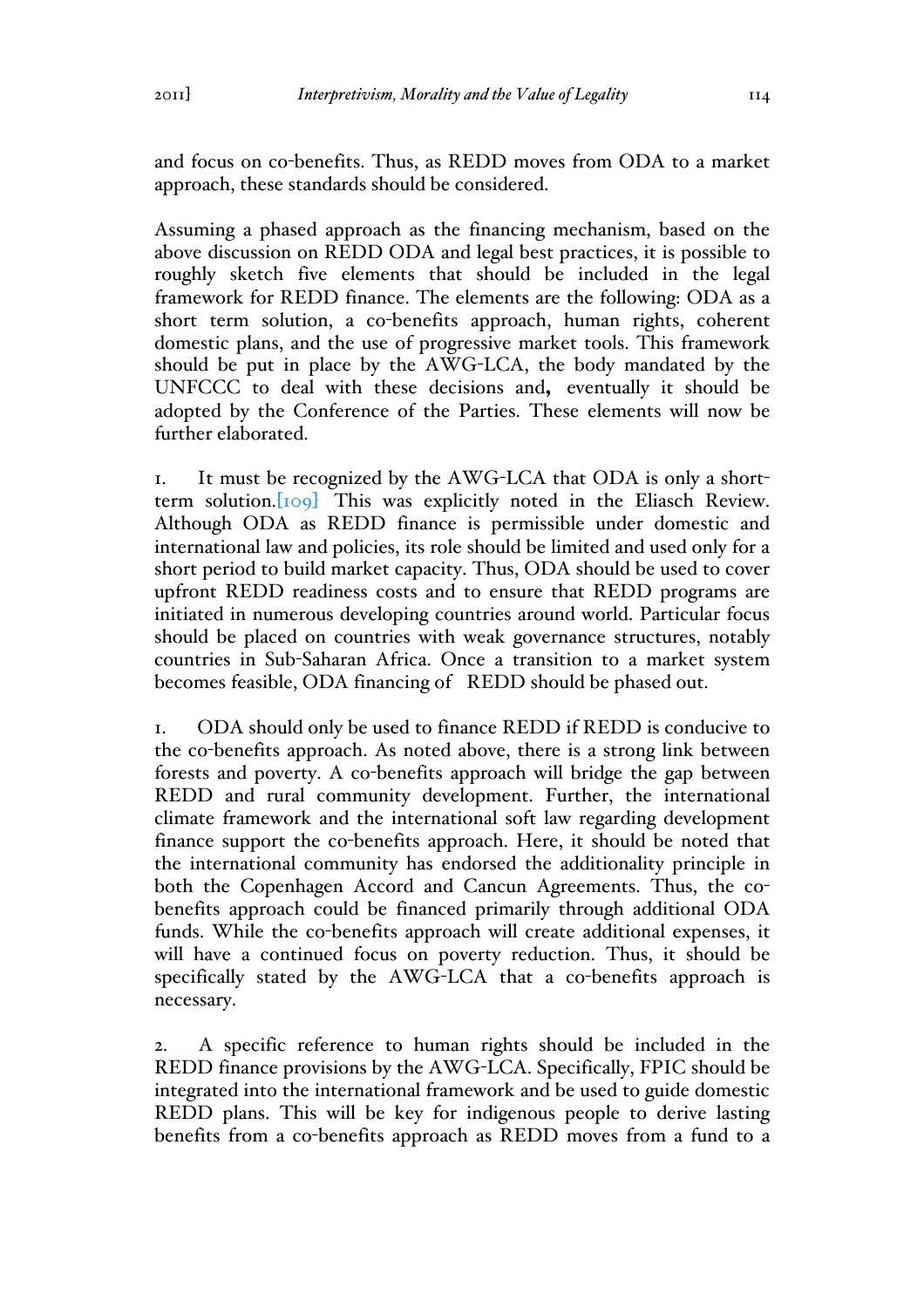market-based system.

3. The international framework should ensure domestic policy coherence between REDD and poverty consideration. As noted above, many domestic poverty plans do not make the connection between forestry and poverty. Thus, before international funds flow into a developing country, a review process of the domestic legislation with respect to REDD and poverty should occur. Such a review should ensure that a legal framework for a benefits distribution system is in place. In this respect, the work completed by Vietnam can be considered the basis for an initial model. Thus, a mechanism to ensure domestic policy coherence of a co-benefits approach should be included in the REDD finance framework by the AWG-LCA.

4. Voluntary standards such as those produced by the Climate, Community and Biodiversity Alliance, or the Gold Standard Rules, need to be supplemented by an international framework as the transition from a fund to a market occurs. As REDD finance moves from a fund to a market, these voluntary standards, or standards that are similar to them, should be required market standards. These market tools will ensure that the co-benefits system started under a fund will be continued in the marketplace. Thus, communities will continue to benefit. Therefore, the international framework should state that these market standards become law.

# V. CONCLUSIONS

In summary, REDD, as a new element of international environmental law stands to be a dynamic and economic force under the UNFCCC. REDD may significantly reduce international emissions while providing development benefits if it is operationalized properly. However, many decisions relating to REDD have yet to be made. One of these decisions is the REDD financing mechanism.

In this respect, the phased approach appears to be the most probable financing mechanism. The phased approach will necessarily require public start up funds, most likely in the form of ODA. The international and domestic legal and policy frameworks surrounding ODA either explicitly consider climate mitigation projects, or more particularly REDD as ODA eligible, or based on their broad nature and purpose of long term benefits to developing countries appear to endorse climate mitigation actions. After the financing mechanism is chosen, a second decision will have to be made on whether pro-development provisions should be included in the financing mechanism. This decision will be based of one of three policy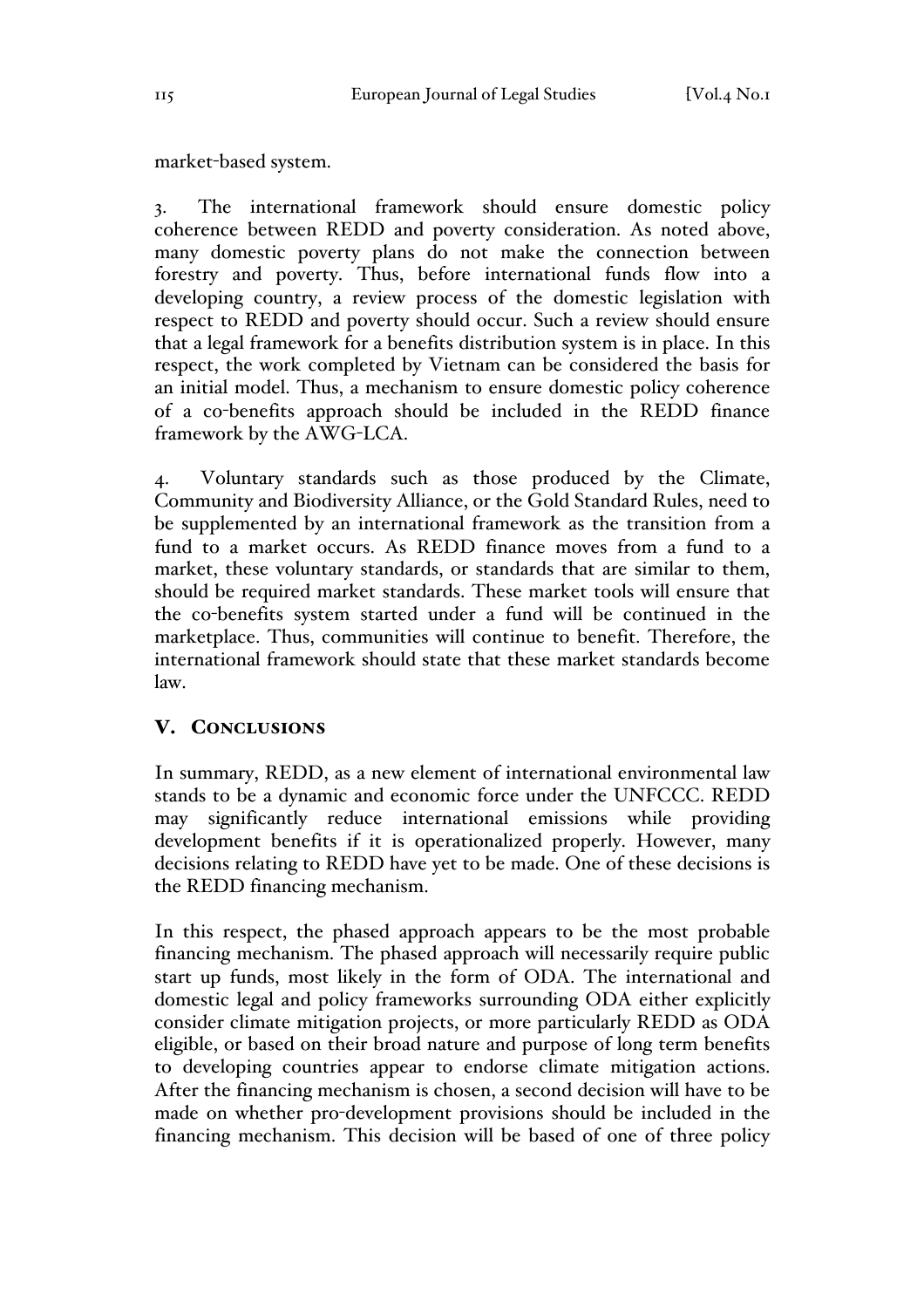arguments set out above. If REDD is implemented based on a cobenefits approach, it may bridge the gap between the forest-poverty link, and help avoid further deforestation. Such an approach would be consistent with the purpose of ODA and would be the preferable outcome for which the international community should push.

All of these factors should be considered by the AWG-LCA when developing a legal framework on REDD finance. On the basis of this analysis of REDD finance, and based on the current best legal practices, five building blocks for an international framework on REDD finance have been developed. These building blocks are outlined above. They can be considered a starting point for the AWG-LCA. While a significant amount of work needs to done with respect to REDD finance, if the proper decisions are made, REDD stands to provide an enormous benefit in terms of climate mitigation and development. However, these decisions will be left in the hands of the international community.

#### **REFERENCES**

[1] "Forest Cover and Distribution" IUCN (April 20, 2010) online: IUCN http://www.iucn.org/about/work/programmes/forest/fp\_resources/fp\_resources\_forest \_cover.cfm.

-------------------------------------------------------------------------------------------------

[2] "Forest Loss" United Nations System-Wide Earth Watch (April 20, 2010), online: UNEP http://earthwatch.unep.net/emergingissues/forests/forestloss.php; Sara Sherr, Andy White, David Kaimowitz, 'A New Agenda for Forest Conservation and Poverty Reduction: Making Forest Markets Work for Low-Income Producers' (2003) (CIFOR: Bogor Indonesia) 1; KM Chomitz, P Buys, G De Luca, TS Thomas and S Wertz-Kanounnikoff 'At Loggerheads? Agricultural expansion, poverty reduction and environment in the tropical forests' (2006) A World Bank Policy Research Report Review Draft 1.

[3] Terrestrial Carbon Group and UN-REDD, 'Background analysis of REDD Regulatory Framework' (2009) 8.

[4] UK, Stern Review on the Economics of Climate Change, Executive Summary (Her Majesty Stationary Office, 2006) 25.

 $\lbrack 5\rbrack$  Ibid.

[6] UK, The Eliasch Review, *Climate Change: Financing Global Forests* by Jonah Eliasch (London: Her Majesty's Stationary Office, 2008) [Eliasch Review] 77. This is a net present value estimate based on the global savings from reduced climate change minus the involved costs.

[7] World Bank, Sustaining Forests: A Development Strategy (World Bank: Washington, 2004) 12. Although Angelsen A. and Wunder state that this figure is shaky. See Arild Angelsen and Sven Wunder, 'Exploring the Forest-Poverty Link: Key Concepts, Issues, and Research Implications' (2003) Occasional Paper No 40 (CIFOR: Bogor Indonesia).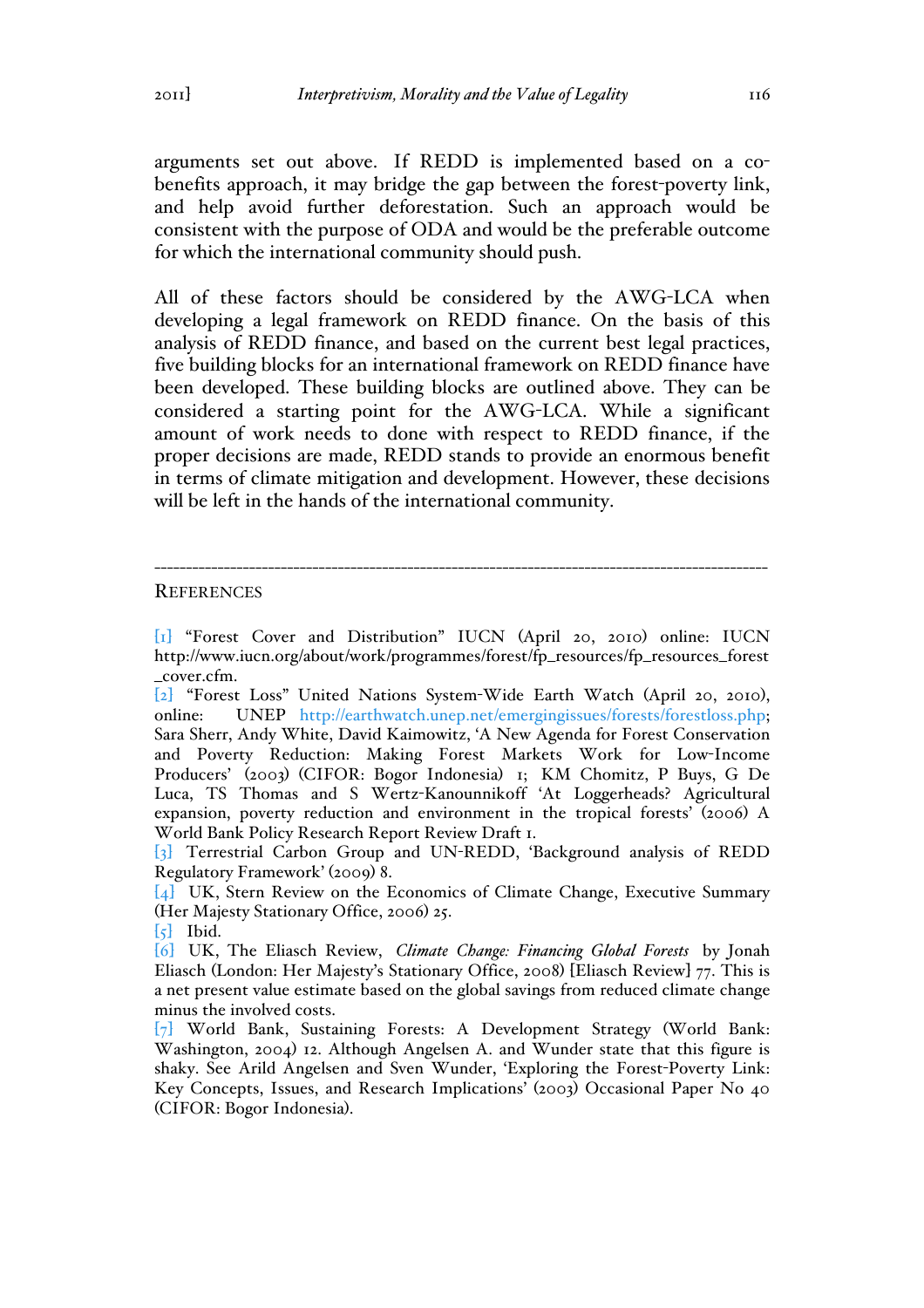[8] OECD, *Declaration on Integrating Climate Change Adaptation into Development*, Adopted by the Development and Environment Ministers of OECD Member Countries (Paris, 2006) para 6.

[9] World Bank, n 7; Asian Development Bank, Forest Policy Working Paper (June, 2003)

Online: http://www.adb.org/Documents/Reports/Forest\_Policy/working\_paper\_fp.p df. The World Bank's forest policy and operational policy are specifically on poverty reduction and the protection of global forests. Similarly the Asian Development notes the forest-poverty link by stating, in the first paragraph of their policy document "forests have an important role in helping to sustain their basic needs and to maintain their quality of life".

[10] See e.g. Arild Angelsen and Sven Wunder, n 7; A Pfaff, S Kerr, L Lipper, R Cavatassi, B Davis, J Hendy, and GA Sanchez-Azofeifa 'Will buying tropical forest carbon benefit the poor? Evidence from Costa Rica' (2007) 28 Land Use Policy 3; M Grieg-Gran, I Porras, and S Wunder 'How can market mechanisms for forest environmental services help the poor?' (2005) World Development,www.povertyenvironment.net/?q=how\_can\_market\_mechanisms\_for\_f orest\_

environmental\_services\_help\_the\_poor.

[11] Arild Angelsen and Sven Wunder, n 10.

[12] See *Report of the Conference of the Parties on its eleventh session, held at Montreal from 28 November to 10 December 2005*, CP, 2005, FCCC/CP/2005/MISC.1.

[13] For the purposes of this essay REDD+ will simply be referenced as REDD.

[14] Report of the Conference of the Parties on its sixteenth session, held in Cancun from 29 November to 10 December 2010 Addendum Part Two: Action taken by the Conference of the Parties at its sixteenth session, UNFCCC 1/CP.16 *The Cancun Agreements: Outcome of the work of the Ad Hoc Working Group on Long-term Cooperative Action under the Convention*FCCC/CP/2010/7/Add.1 [Cancun Agreement] para 73.

[15] Cancun Agreement (n 14) 77; UNFCCC, The Cancun Agreements, Mitigation: Reduction of Emissions Through Stronger Actions on Forests, Online: http://cancun.unfccc.int/mitigation/reduction-of-emissions-through-stronger-actionson-forests/#c207.

[16] Eliasch Review (n 6) 122; *Cost of implementing methodologies and monitoring systems relating to estimates of emissions from deforestation and forest degradation, the assessment of carbon stocks and greenhouse gas emissions from changes in forest cover, and the enhancement of forest carbon stocks,*Technical Paper, (2009) UNFCCC, FCCC/TP/2009/1 para 43; Policy Department Economic and Scientif Policy, *International Forest Policy: Integrated Climate and Forestry Policy Options. The Implications of Carbon Financing for Pro-poor Community Forestry: How Do We Design Forest Policy Tools to Jointly Address Climate Change, Environmental and Development Goals?*; D David Brown and Leo Peskett (European Parliament: 2008) 29; Michael Dutschke and Sheila Wertz-Kanounnikof et al, *Financing REDD: Linking country needs and financing sources, brief info* (CIFOR: Bogor Indonesia) 1; Michael Dutschke and Sheila Wertz-Kanounnikof et al, 'How do we match country needs with financing sources?' in Arild Angelseat (ed) *Moving Ahead with REDD: Issues, Options and Implications* (CIFOR, Bogor Indonesia 2008) 47.

[17] Eliasch Reiview (n 6) 222; See also Arild Angelsen, Sandra Brown, Cyril Loisel et al, *Reducing Emissions from Deforestation and Forest Degradation (REDD): An Options Assessment Report*(2009) [Options Assessment] 3. [18] Ibid.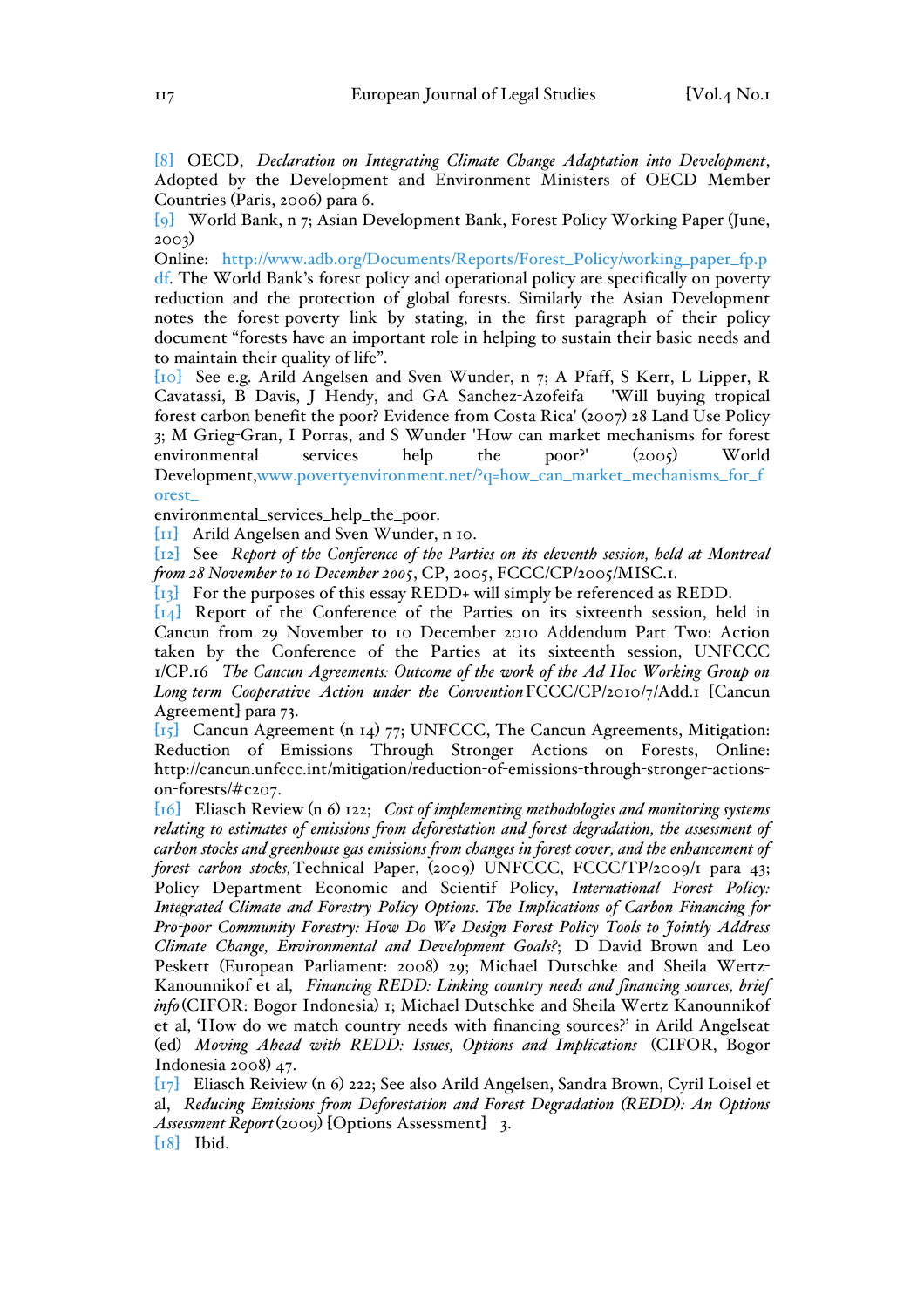[19] According to OCED Development Assistance Committee (DAC) ODA is defined as the "flows of official financing administered with the promotion of economic development and welfare of developing countries." OECD, Glossary of Statistical Terms, Online: http://stats.oecd.org/glossary/detail.asp?ID=6043.

[20] Cancun Agreement (n 14) art 76.

[21] Here, the term "development" is being used in broad sense as defined by the UNDP as creating an environment in which people can develop their full potential and lead productive, creative lives in accord with their needs and interests. Online http://hdr.undp.org/en/humandev/.

[22] Cancun Agreement (n 14) 77.

 $[23]$  Ibid.

[24] Ned Helme, Diana Movius, Matt Ogonowski and Jake Schmidt, 'The Dual Markets Approach to Reducing Emissions From Deforestation and Degradation in Developing Countries' in Christian Egenhofer (ed) *Beyond Bali - Strategic Issues for the Post-2012 Climate Change Regime* (Belgium Centre for European Policy Studies, Brussels 2008) [Dual Markets Approach] 107; Lee Godden, Anne Kallies, Rodney J Keenan and Jacqueline Peel, 'Reducing emissions from deforestation and forest degradation in developing countries (REDD): implementation issues' (2010) 36.1 Monash Univesity Law Review, Online: Legal Trac.

[25] Ibid. Dual Markets Approach (n 24) 108.

[26] *Integrating Development into Climate Change: A Framework Policy Discussion Paper on Key Elements for the Development of the Post-2012 Global Climate Policy Regime* (2007) South Centre Special Policy Discussion Paper 22.

 $\lbrack 27\rbrack$  Eliasch Review (n 6) 69.

[28] Ibid, 69.

[29] Ibid, 222; Also see Options Assessment (n  $17$ ) 3. This is the Norwegian phased approach which reiterates this point.

[30] Eliasch Review (n 6) 122; Cost of implementing methodologies and monitoring systems relating to estimates of emissions from deforestation and forest degradation, the assessment of carbon stocks and greenhouse gas emissions from changes in forest cover, and the enhancement of forest carbon stocks at para 46; Michael Dutschke and Sheila Wertz-Kanounniko et al (n 16) 5; Michael Dutschke and Sheila Wertz-Kanounnikof et al. *Moving Ahead with REDD*(n 16) 47; David Brown, Frances Seymour and Leo Peskett, 'How do we achieve REDD co-benefits and avoid doing harm?' in Arild Angelseat (ed) *Moving Ahead with REDD: Issues, Options and Implications* (CIFOR, Bogor Indonesia 2008) 110.

[31] Michael Dutschke and Sheila Wertz-Kanounniko et al (n 16) 5.

[32] Options Assessment (n 17).

[33] Eliash Review (n 6) 223.

[34] OECD, "Measuring Aid to Forestry"

Online: http://www.oecd.org/dataoecd/53/10/41699327.pdf.

 $\begin{bmatrix} 35 \end{bmatrix}$  Options Assessment (n 17) 5.

 $[36]$  Ibid,  $5-6$ .

[37] Eliasch report (n 6) 222; Michael Dutschke and Sheila Wertz-Kanounnikof et al, 'How do we match country needs with financing sources?' (n 16) 47.

[38] *International Development Act 2002* (UK) 2002 c.1.

[39] *International Development (Reporting and Transparency)*Act 2006 (UK) c.31, s.5.

[40] *International Development Act 2002* (n 38) art 1(2).

 $[41]$  Ibid, art  $I(3)$ .

[42] *International Development (Reporting and Transparency)*Act (n 39) art 3.

 $[43]$  Ibid, art 4.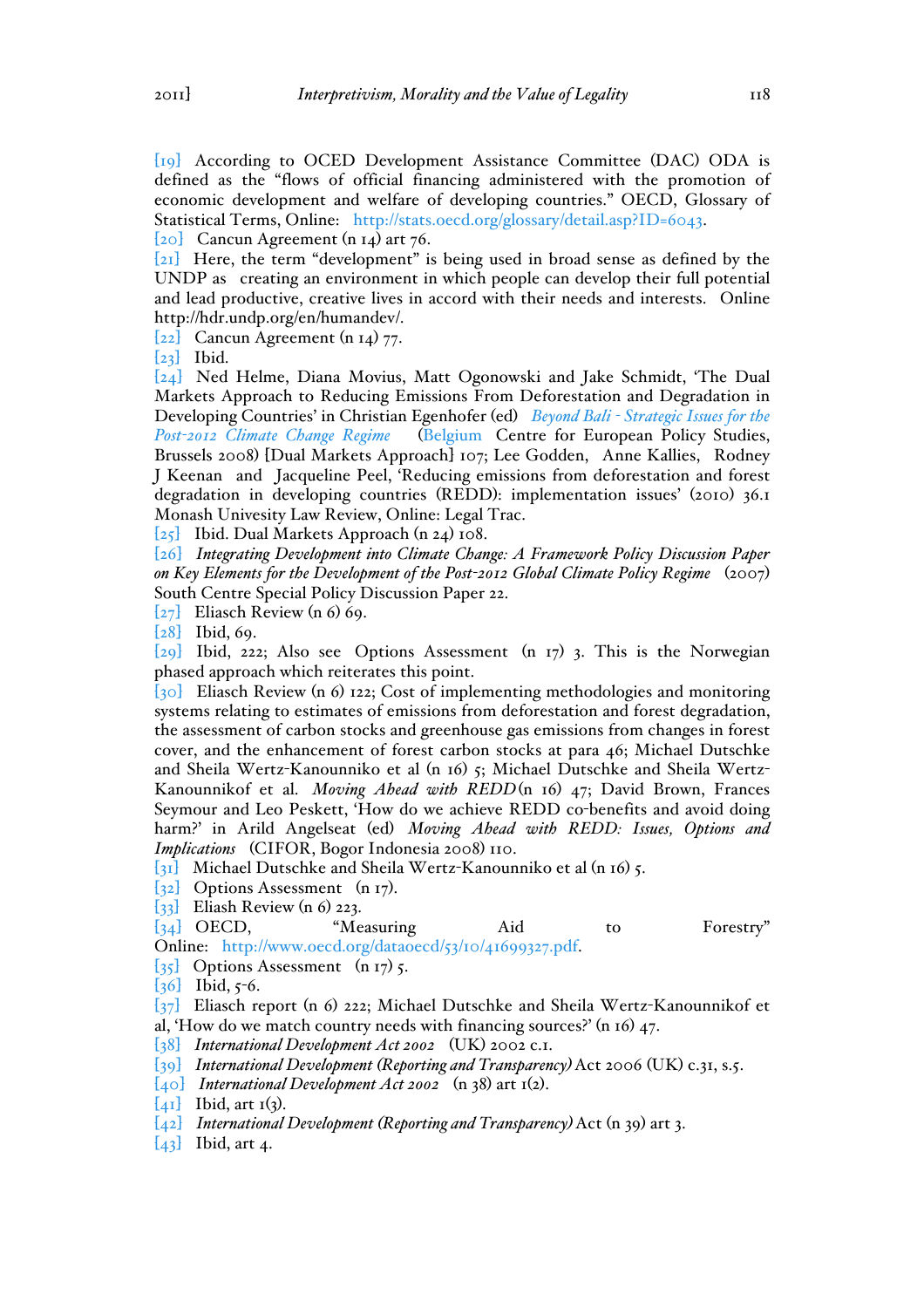[44] *Official Development Assistance Accountability Act*, S.C. 2008, c. 17 at 2(1).

 $\begin{bmatrix} 45 \end{bmatrix}$  Ibid, art 3.

 $\begin{bmatrix} 46 \end{bmatrix}$  Ibid.

[47] Ibid, art 4.

[48] US, *US Legislation on Foreign Relations Through 2002* July 2003. Online: http://www.usaid.gov/policy/ads/faa.pdf.

 $[49]$  Ibid, s 101.

[50] Ibid, s 102.

 $\lbrack 51\rbrack$  Ibid.. 118 c(1).

 $\overline{[52]}$  Ibid,  $\overline{118c(3)}a$ .

[53] Ibid, art. 801. Part v.

[54] OECD, *Norway Development Assistance Committee Peer Review* 2008, Online: http://www.oecd.org/dataoecd/10/40/41847146.pdf; OECD, *Germany Development Assistance Committee Peer Review* 2010, Online:http://www.oecd.org/dataoecd/61/51/46439355.pdf.

[55] Germany, Federal Ministry for Economic Cooperation and Development, *Priority Areas of German Development Cooperation, (*Federal Ministry for Economic Cooperation and Development, 2010) Online: http://www.bmz.de/en/what\_we\_do/principles/aims/index.html.

[56]Germany, Federal Ministry for Economic Cooperation and Development, *For positive results – the cross cutting topics* (Federal Ministry for Economic Cooperation and Development, 2010) Online: and Development, 2010)

http://www.bmz.de/en/what\_we\_do/principles/rules/crosscuttingissues/index.html.  $\lbrack 57\rbrack$  Ibid.

[58] Germany, Federal Ministry for the Environment, Nature Conservation and Nuclear Safety, *Climate Changes: Germany's International Approach* (2010) 14.

[59] See generally *Norway Development Assistance Committee Peer Review* 2008 (n 54) 10. The Norwegian development aims and interventions are outlined in the government's policy platform, in the government's addresses to the Storting, and in successive White Papers. Until a new White Paper is published in 2009, one of the most important documents remains White Paper Report No. 35 (2003-2004) to the Storting, Fighting Poverty Together: A Comprehensive Development Policy.

[60] Ibid.

[61] Norway, Minister of Foreign Affairs, *Norwegian Development Assistance in 2008 - Priority Areas,*Extract from the Ministry of Foreign Affairs' budget proposal for 2008 (part of Proposition No. 1 (2007–2008) to the Storting) Online: http://www.regjeringen.no/en/dep/ud/selected-

topics/development\_cooperation/norwegian-development-assistance-in-2008.html?id=493308.

[62] Ibid*.*

[63] OECD, Glossary of Statistical Terms, Online: http://stats.oecd.org/glossary/detail.asp?ID=6043.

[64] OECD, *Tracking aid in support of climate change mitigation and adaptation in developing countries,*July 2010 Online:

http://www.oecd.org/dataoecd/33/60/45906157.pdf?contentId=45906158 [65] UN, Millennium Development Goals, Online: http://www.un.org/millenniumgoals/environ.shtml

[66] Ibid*.*

[67] OECD, The Paris Declaration on Aid Effectiveness and the Accra Agenda for Action Paris Declaration on Aid Effectiveness, Online: http://www.oecd.org/dataoecd/11/41/34428351.pdf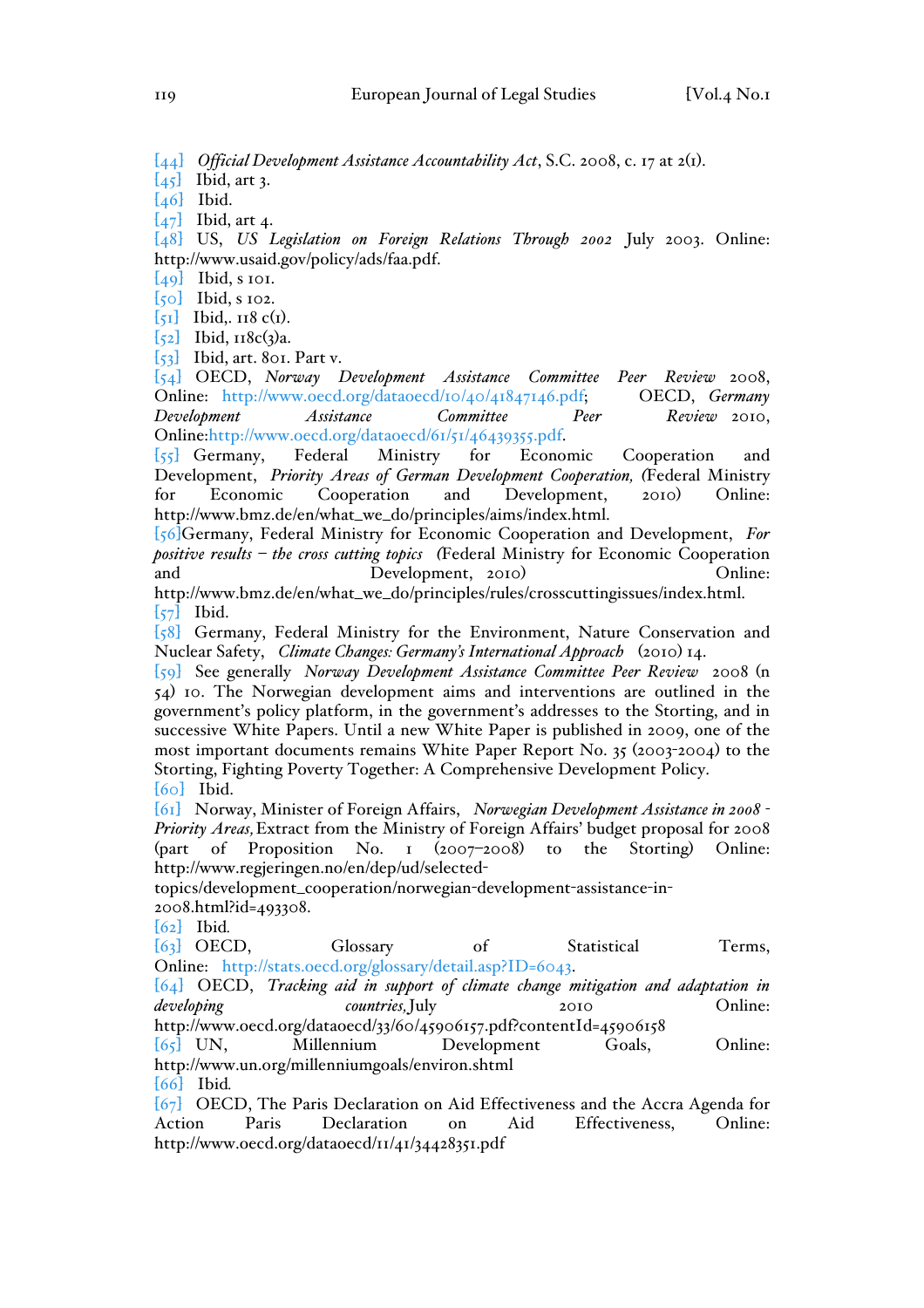[68] Ibid.

[69] See IPCC, Climate Change 2001 Impacts, Adaptation, and Vulnerability. Third Assessment Report, Cambridge University Press.

[70] OECD, *Policy Statement on Integrating Climate Change Adaptation into Development Co-Operatation for Endorsement by the Joint DAC-Epoc High Level Meeting* (Paris, May 2009); *Declaration on Integrating Climate Change Adaptation into Development* (n 8); Jessica Brown, Nicola Cantore, Dirk Willem te Velde, 'Climate financing and Development *Friends or foes?'*(2010) Overseas Development Institute [Friends of Foes] 8; See also Jessica M. Ayers and Saleemul Huq, 'Supporting Adaptation to Climate Change: What role for Official Development Assistance?' (2009) 27 Development Policy Review.

[71] Leo Peskett, David Huberman, Evan Bowen- Jones, et al. 'Making REDD work for the poor: The socio-economic implications of mechanisms for reducing emissions from deforestation and degradation' (2008) A Poverty Environment Partnership Report 20.

[72] The Nature Conservatory, 'The Noel Kempff Mercado Climate Action Project: A Case Study in Reducing Emissions From Deforestation and Forest Degradation' (2009) 15.

 $[73]$  Ibid, 15.

 $\begin{bmatrix} 74 \end{bmatrix}$  Ibid.

[75] Sheila Wertz-Kanounnikoff and Metta Kongphan-Apira, 'Emerging REDD+ A preliminary survey of demonstration and readiness activities' (2009) CIFOR Working Paper (No 46) 6.

[76] *United Nations Framework Convention on Climate Change*, 9 May 1992, Can T.S. 1994 No. 7, 1771 U.N.T.S., preamble.

 $[77]$  Ibid, art  $4(7)$ .

[78] Report of the Conference of the Parties on its thirteenth session, held in Bali from 3 to 15 December 2007 Part Two: Action taken by the Conference of the Parties at its thirteenth session FCCC/CP/2007/6/Add.1 14 March 2008 2/CP.13 Reducing emissions from deforestation in developing countries: approaches to stimulate action, preamble.

[79] Cancun Agreements, *supra* note 9 at art. 69. Article 69 of the Cancun Agreement refers to the REDD guidelines.

 $[80]$  Ibid, Appendix I art.  $I(g)$ .

[81] PROFOR. 2007. Poverty and Forests Linkages: A Synthesis of Six Case Studies. The Program on Forests at the World Bank. Washington D.C., USA, 7.

[82] Jessica M. Ayers and Saleemul Huq (n 70) 4.

[83] Margreet Wewerinke and Vicente Paolo Yu III, "Addressing Climate Change through Sustainable Development and the Promotion of Human Rights" (2010) South Centre Research Paper (No 34) 28.

[84] *United Nations Framework Convention on Climate Change*, 9 May 1992, Can T.S. 1994 No. 7, 1771 U.N.T.S. art 4(3).

 $[85]$  Ibid, art  $4(3)$ .

[86] *Kyoto Protocol to the United Nations Framework Convention on Climate Change*, 2303 U.N.T.S  $148$  art  $11(2)a$ .

[87] UNFCCC, *Report of the Conference of the Parties on its fifteenth session, held in Copenhagen from 7 to 19 December 2009 Addendum Part Two: Action taken by the Conference of the Parties at its fifteenth session*, Decision-/ 2/CP.15,*Copenhagen Accord to the United Nations Framework Convention on Climate Change*, December 18, 2009 art 8. [88] Ibid.

[89] Cancun Agreement, art 2(d).